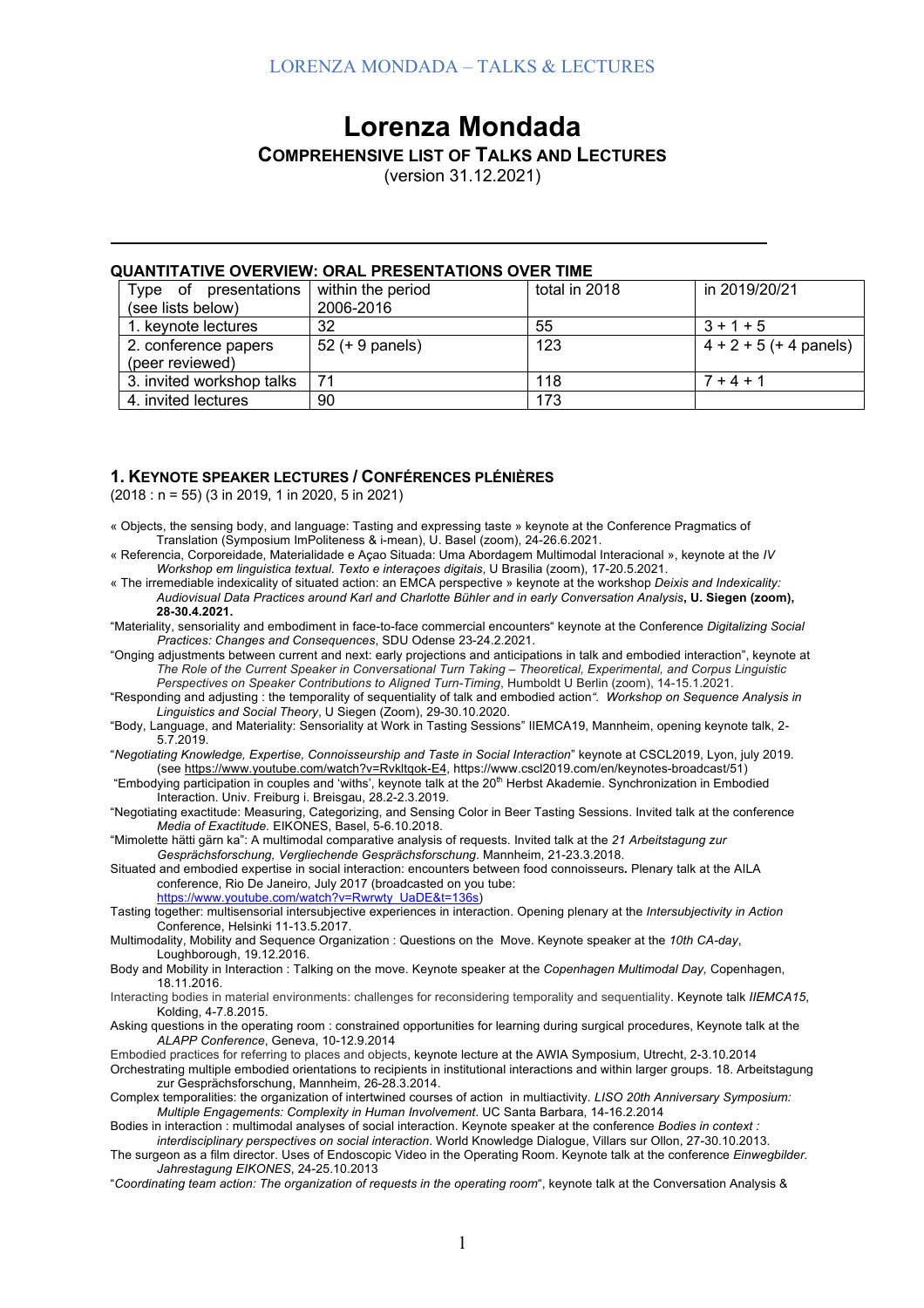Clinical Encounters (CACE) Conference, York, 5-7.7.2013.

"Language, identity and multimodality", Plenary talk at the *I-mean Conference*, Bristol, 28-20.4.2013.

"The timed organization of multiactivity", "Talking and chatting in car interactions", "Multiactitivy in the operating room", 3

keynote talks at the *Shonan Conference on Multiactivity*, Tokyo, 18-20.2.2013.

"Interacting Bodies: Multimodal resources for the organization of social interaction". Plenary talk at the *6th ICOM Conference on Multimodality*, London, 22-24.8.2012.

"Deixis, talk and the body: the interactional organization of complex multimodal Gestalts". Plenary talk at the *5th ISGS Conference*, Lund, 24-27.7.2012.

"Opaque toponymies. Misunderstandings about place names in calls for help". Keynote talk at the conference *Trends in toponymy 5*, Bern 9-13.7.2012.

"Langage, interaction sociale, participation: Regards croisés sur la démocratie en action". Conférence invitée au colloque *Centre-Périphérie*, CIEH Paris, 1-3.12.2011.

"The situated and methodic production of accountable action", invited talk at the Harold Garfinkel Memorial Celebration, UCLA, Dep. of Sociology, october 15, 2011.

"Ethics in action: ethical issues in researchers and participants situated practices", plenary talk at the conference *"Would you mind if I record?" Ethical and Methodological issues in discursive and interactional research*, Lisboa, 15-16 july, 2011.

"Préservation et traitement des temporalités plurielles et émergentes dans les corpus d'interactions situées et incorporées",

conférence invitée au colloque *Corpus, données, modèles. CJC Montpellier 2011,* 9-10 juin 2011.

"L'imbrication des ressources grammaticales et gestuelles dans la temporalité de l'interaction : complétudes multimodales ", Conférence plénière *Congrès VALS-ASLA*, Berne, 11.3.2011.

"Emergent practices of creativity in social interaction", Plenary speaker at the *PINC2011 Participatory Innovation Conference Sønderborg*, Denmark, 14-16.1.2011.

"Embodied and spatial resources for turn-taking in multi-party institutional interactions". Plenary speaker at the *3rd ICCA (International Conference of Conversation Analysis),* Mannheim, 4-8.7.2010.

"The temporality of multimodal resources within the organization of interaction", plenary speaker, *Audiovisual Interaction Analysis, EUROQUAL*, Berlin, 28-29.1.2010.

"Assembling Discrepant Geographies in Calls for Help". plenary speaker, *Space-Interaction-Discourse*, Aalborg, 12-14.11.2008. "Mesurer le temps de la parole en interaction", keynote speaker, *5 Tage der Schweizer Linguistik, «Messen in der Linguistik»,*  Winthertur 19-21.11.2008.

"Risorse lessicali per la modulazione dell'intensità delle valutazioni nella parola-in-interazione", conferenza invitata al convegno *Fenomeni di intensità nell'italiano parlato*, Lecce, 6-7.6.2008.

"The multimodal collective production of convergent knowledge in interaction", keynote speaker at the 3rd *Language, Culture and Mind Conference*, Odense, 14-16.7.2008.

"Methods for reassembling fragmented and mobile geographies: collectively establishing caller's location in calls for help", invited speaker at the *Mobile Methods Workshop*, Univ. of Lancaster, 28-29.2.2008.

"Using Video for a Sequential and Multimodal Analysis of Social Interaction: Videotaping Telephone Calls". Keynote speaker at the *ESF Workshop on Visual Methods* "*Qualitative Analysis of Visual Data*", Berlin, 17-20.9.2007.

"Multimodalität" invited speaker mit Reinhold Schmitt, *13 Arbeitstagung zur Gesprächsforschung*, Mannheim, 28-30.3.2007.

"Video data for the analysis of Interaction & Technology", invited speaker, *Interaction and Technology Workshop*, Austin, 9- 10.2.2007.

"Constituer des corpus pour l'analyse en linguistique interactionnelle: l'exemple des *turn pre-beginnings*"*,* plenary speaker*, 3nd Freiburg Conference on Romance Corpus Linguistics*, Freiburg, 14-17.9.2006.

"Cognition, Interaction and Multimodality" opening keynote talk, *III Conferência Lingüística e Cognição,* Instituto de Estudos da Linguagem (IEL), Univ. Estatual de Campinas (Brasil), 9-11.8.2006.

"Alignment tools for the study of interaction. Reflexive articulations between technonlogy and analysis", Invited speaker, Workshop *Analysing video data for collaborative research*, Univ. of Bristol, 9.5.2006.

"Switching from one activity to another : multiple participation frameworks and multi-activity in the operating room", Invited speaker, Workshop with A. Duranti, C. Heath, L. Mondada, E. Ochs, Linköping University, 8-9.12.2005.

"Diversity and systematicity of talk-in-interaction across contexts", invited speaker, *Linguistic Diversity.* Workshop of the CNRS & the Irish Research Council for the Humanities and Social Sciences, Cork, 4-5.11.2005.

"Videorecording and the reflexive constitution of the interactional order", keynote speaker, *9th EMCA Conference,* The International Institute for Ethnomethodology and Conversation Analysis, Bentley College, Waltham, MA USA 6-9.8.2005. "Interactional order and instititutional order as practical accomplishments in time". Papier invité au Colloque international *ArtCo* 

*(Artefacts et collectifs : action située et théories de l'activité)*, Lyon, 4-6.7.2005.

"Analyse vidéo en linguistique interactionnelle : le split screen comme ressource interactionnelle", plenary speaker au Congrès *Le Français parlé des médias*, Stockholm, 9-12.6.2005.

"Multimodality and multi-activity:the systematic organization of concurrent courses of action", invited speaker, Conference on *Artefacts and Knowledge Practices*, Univ. Bielefeld, 5-6.11.2004.

"Quelle notion d'action pour la recherche en sciences sociales", conférence d'ouverture du Colloque sur "*La Recherche-Action et le changement social*", Lausanne, 15-16.9.2004.

"Code-switching in the operating room: Performing plurilingual talk at the workplace", keynote speaker *IprA Conference,* Toronto, 14-18.7.2003.

"Interaçao e cogniçao", Conferência de abertura a la 1a Conferência Lingüistica e Cogniçao, Universidade Estatual de Campinas, Brasil, 22-24.4.2003.

"Turn taking unter erschwerten Bedingungen", invited speaker Tagung "*Gespräch als Prozess*", Institut für deutsche Sprache, Mannheim, 2-4.4.03.

"Mobilité: pratiques langagières, organisation de l'interaction et spatialité", conférence invitée au 3e Colloque du Réseau Français de Sociolinguistique "Pratiques et représentations des contacts de langues dans des contextes de mobilité", ENS Lyon, 20-21.3.2003.

"The collective accomplishment of descriptions in talk-in-interaction", invited speaker, *Interactional Linguistics, EuroConference on Linguistic Structures and their Deployment in the Organisation of Conversation*, Helsinki, Finland, 6-1.9.2002.

"Observer les activités de la classe dans leur diversité: choix méthodologiques et enjeux théoriques", conférence plénière au Colloque "*Ensenyar llengües en la diversitat i per a la diversitat",* Barcelona, 30.6.2002.

"La fabrication du savoir: Apports de la linguistique interactionnelle à l'analyse des pratiques scientifiques", Conférence plénière au Congrès de l'ABRALIN, Fortaleza (Brésil), 16.3.2001.

"Construire l'espace et l'image de l'Autre: indications méthodologiques sur l'élaboration verbale et visuelle du savoir anthropo-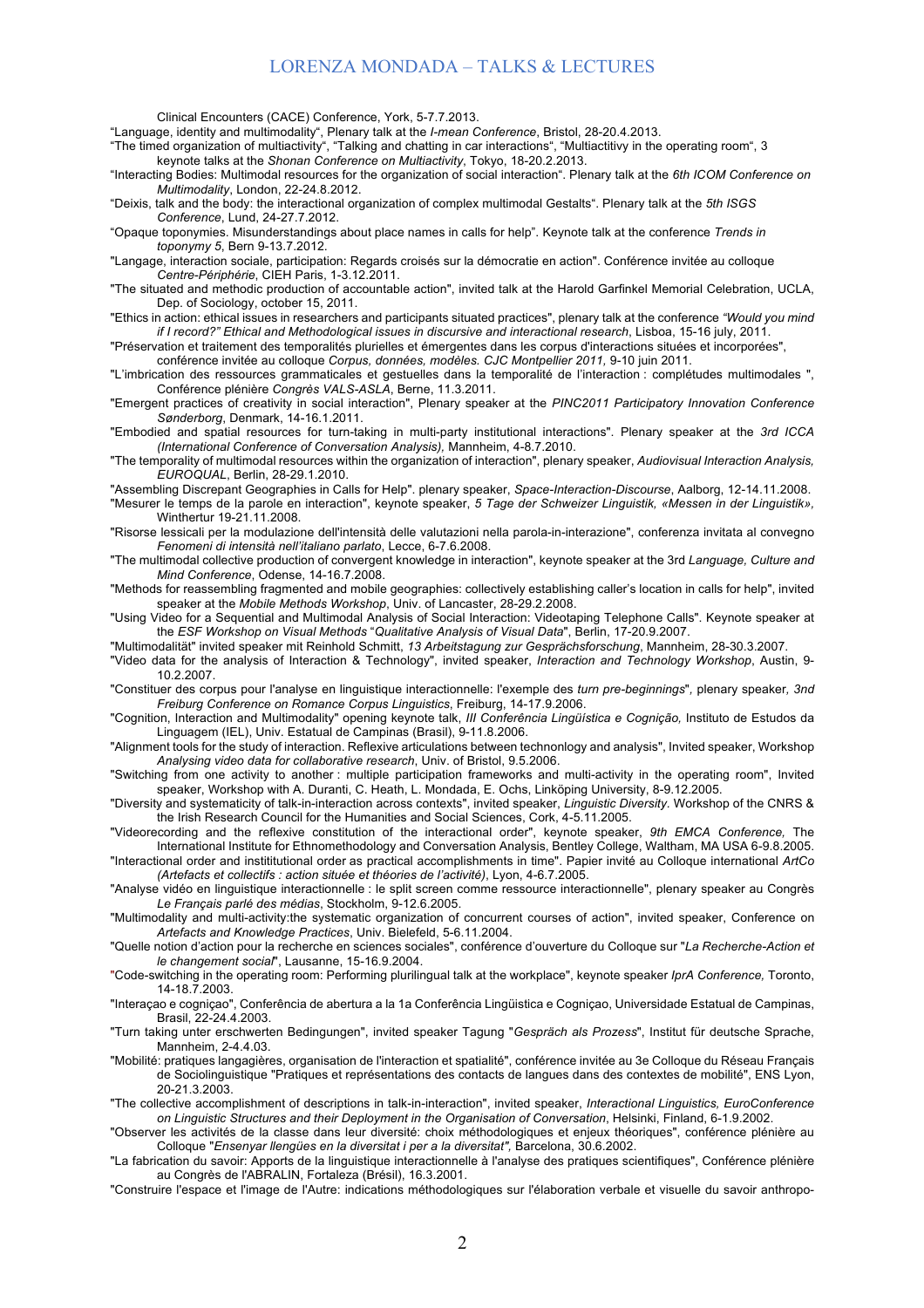géographique et des catégories identitaires", conférence invitée au Colloque "Le voyage et ses usages", Centre d'Etudes en Sciences Humaines et Sociales, Rabat (Maroc), 24.2.1998.

"Regards linguistiques sur l'organisation sociale de l'interaction", conférence plénière au Congrès des Sciences Sociales Suisses "Sociétés en Construction", Berne, 12.10.1995.

#### **2. CONFERENCE PAPERS / COMMUNICATIONS À DES CONGRÈS ET COLLOQUES (RESPONDING TO CALL FOR PAPERS)**

(en gras : ateliers, panels, symposium organisés à des congrès/in bold: panels organized at conferences) (N = 123 in 2018) (4 in 2019, 2 in 2020, 6 in 2021)

"Human sociality in the age of Covid-19" talk at the **Panel Covid Pandemic** (org. L. Mondada), Conference Pragmatics of Translation (Symposium ImPoliteness & i-mean), U. Basel (zoom), 24-26.6.2021.

"Debating about the senses: the interactional negotiation of descriptors for expressing sensorial qualities in tasting sessions » talk at the panel Meaning in Interaction (org. A. Deppermann, E. De Stefani, H. Helmer), 17th IPrA Conference, Winthertur (zoom), 27.6.2.7.2021.

- "The visible arrangements of embodied actions: Mobile trajectories in public space", Tekin, B., Mondada, L., talk at the **Panel Encounters between Strangers in Public Space** (org. E. De Stefani & L. Mondada), 17th IPrA Conference, Winthertur (zoom), 27.6.2.7.2021.
- "Human sociality in the age of Covid-19" talk at the **Panel How pandemics affect embodied interaction: covid19 and new forms of sociality** (org L. Mondada). 17th IPrA Conference, Winthertur (zoom), 27.6.2.7.2021.
- "Material, interactional and normative environment for tasting: first vs. second assessments of wine in gastronomic restaurants". Camus, L., Mondada, L. Talk at the **Panel Food-in-the-making, Materiality and Sensoriality in Social Interaction** (org Wiggins, S., Mondada, L.). 17th IPrA Conference, Winthertur (zoom), 27.6.2.7.2021.
- "The intersubjectivity of taste: talk, the senses and the body", Symposium: S151: ReN: Whose taste matters? Authority, meaning, and culture in the linguistics of food, *AILA Conference* Groningen, (zoom), 15-20.8.2021.
- "Cuisines numériques: Une analyse des pratiques de réalisation télévisée d'une émission culinaire", Colloque *VALS-ASLA20 Applied linguistics in the digital age*, Neuchâtel, 12-14.2.2020.
- "Digital recording, editing, transcribing and analyzing: The usability of classic cameras, 360° cameras, and drones for video analysis*",* Colloque *VALS-ASLA20 Applied linguistics in the digital age*, Neuchâtel, 12-14.2.2020.
- "Customer's displays of knowledge in gourmet shop encounters" with Hanna Svensson, talk at the Panel on 'Doing Choice and Decision in Shopping and Sales-Interactions' (org. A. Krummheuer, K. Pitch), IIEMCA19, Mannheim, 2-5.7.2019.
- "Scrutinizing the surface of a painting: professional vision in contemporary art" talk at the Panel on 'All vision is *perspectival'* (org. E. De Stefani, AC. Ostermann), IIEMCA19, Mannheim, 2-5.7.2019.
- *"*Queuing at the counter: Monitoring closings to design openings", talk at the Panel 'Beginning and Ending Interaction' (org. D. Pillet-Shore), ICCA18, Loughborough, 11-15.7.2018.
- *"The multimodal organization of multisensoriality in interaction: looking, touching, smelling and tasting cheese"*. Talk within the panel "**Multisensoriality in interaction**" (org. L. Mondada), ICCA18, Loughborough, 11-15.7.2018.
- "How early embodied responses can be? Issues in firstness and secondness". Talk in the Panel *'***Projection - sequentiality – simultaneity'** (org. Deppermann, Mondada, Pekarek-Doehler), ICCA18, Loughborough. 11-15.7.2018.
- "On filming tasting". Talk at the international conference "A Video Turn in Linguistics?", Basel, 6-8.6.2018.
- "Instructing sensoriality. Guiding taste in cheese tasting courses". Talk at the Symposium on "the sequential organization of instructions in and for the profession". EARLI SIG14 Learning and Professional Development conference, Geneva, 12- 14.9.2018.
- Challenges of transcribing, Big Video conference, Aalborg, 22-24.10.2017.
- The collective handling of art objects in a museum: joining collective action by responding to requests, offering help and giving silent assistance. Ipra Conference, Belfast, 16-21.7.2017.
- Early responses to requests: the precise timing of first vs. second actions. Ipra Conference, Belfast, 16-21.7.2017.
- Entering a shop: establishing an interactional space and projecting the imminent service encounter. Paper with K. Harjunpää and K. Svinhufvid. Ipra Conference, Belfast, 16-21.7.2017.
- Palpating cheese: a form of 'professional touch'. Ipra Conference, Belfast, 16-21.7.2017.
- Collaboratively video-ing mobile activities. Paper with D. Monteiro and B. Tekin. Ipra Conference, Belfast, 16-21.7.2017. Establishing a shared interactional space in entering a shop. Paper with K. Harjunpää and K. Svinhufvid. Intersubjectivity in
- Action Conference, Helsinki 11-13.5.2017.
- Walking away II: resisting progressivity, stopping moving away. Paper with M. Broth. Intersubjectivity in Action Conference, Helsinki 11-13.5.2017.
- Palpating cheese: Professional vs. lay touch in cheese shop encounters, paper at the 7<sup>th</sup> Conference of the International Society of Gesture Studies (ISGS7), Paris, 18-22.7.2016. Within a panel organized by L. Mondada, *A professional touch: Touching objects and persons as work in interaction.*
- Handle with care! Instructing the transportation and manipulation of pieces of art, paper at the 7<sup>th</sup> Conference of the International Society of Gesture Studies (ISGS7), Paris, 18-22.7.2016.
- *Choosing the right product to buy: Pointing for requesting, with K. Harjunpää and K. Svinhufvud, Poster at the 7<sup>th</sup> Conference of* the International Society of Gesture Studies (ISGS7), Paris, 18-22.7.2016.
- *Invited comments.* 8th International Conference on Conversation Analysis and Psychotherapy (ICCAP), Helsinki June 8-10, 2016. *Following patients outside the psychiatric consultation: walking and talking in the city as an original basis for diagnosis of psychosis*, with S. Merlino, ICCAP, Helsinki June 8-10, 2016.
- *Requesting products in shop encounters in Europe: some variations in turn formats and action formation.* VALS-ASLA Conference, Geneva, 20-22.1.2016. Panel co-organized by L. Mondada and S. Pekarek-Doehler on **Linguistic resources in interaction: Variations in turn and action formation in diverse social settings***.*
- *Ouvertures de transactions au guichet de gares suisses: une gamme de variations*. With Heiko Hausendorf. VALS-ASLA Conference, Geneva, 20-22.1.2016. Panel co-organized by L. Mondada and S. Pekarek-Doehler on **Linguistic resources in interaction: Variations in turn and action formation in diverse social settings.**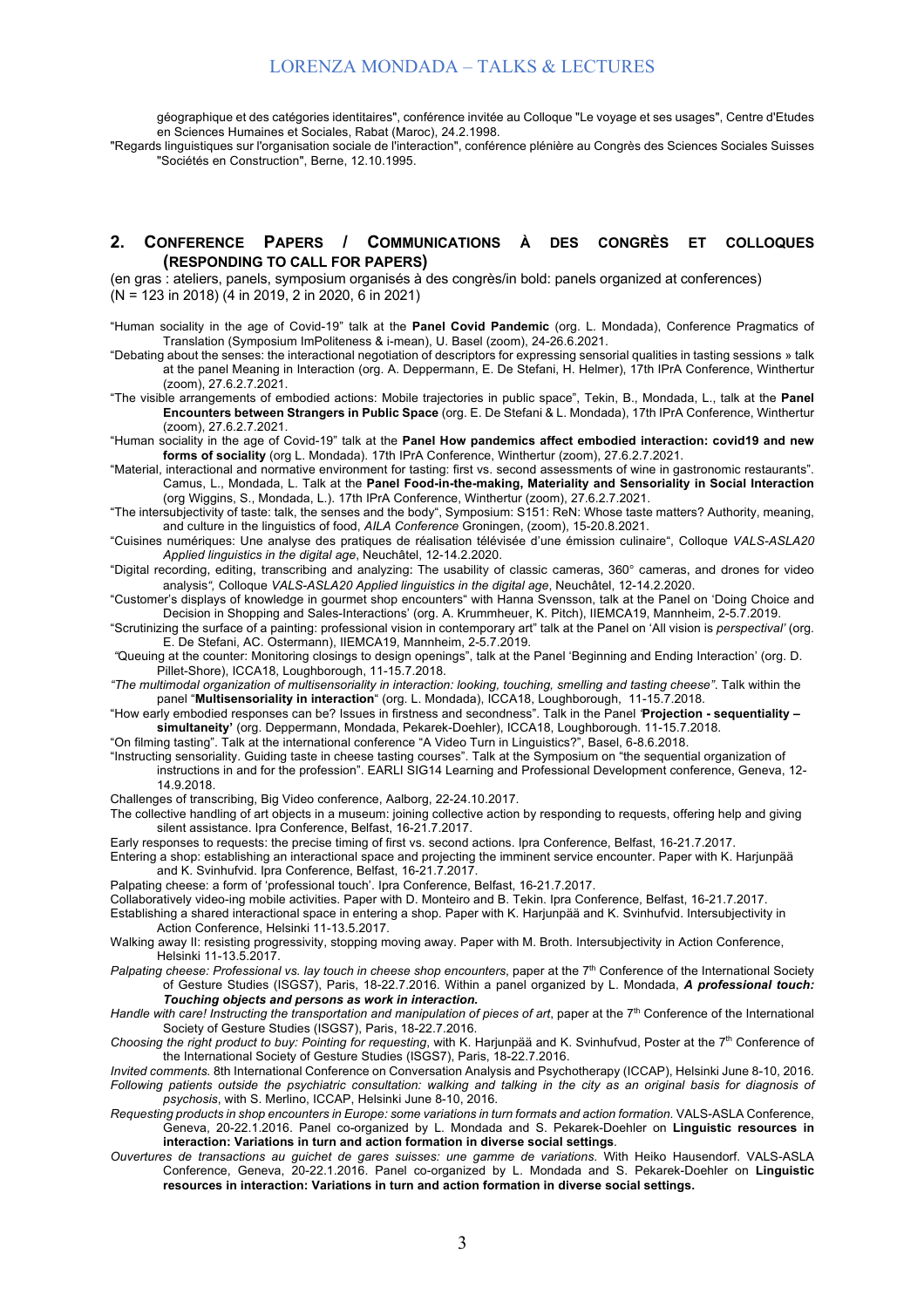- *Requesting and pointing to a product at the counter: issues in multimodal turn and action formatting,* IPra Conference, Antwerpen, 23-28.7.2015 – Panel co-organized by L. Mondada & M-L. Sorjonen on **Object transactions: Embodied encounters at the counter.**
- *Participating to action with unfamiliar objects*, with Satomi Kuroshima, Conference Revisiting Participation : Language and Bodies in Social Interaction, Basel 24-27.6.2015.
- *Doing Participation in Participatory Democracy Meetings,* Conference Revisiting Participation : Language and Bodies in Social Interaction, Basel 24-27.6.2015*.*
- *Comparing professional practices in talk as work :the management of meetings by senior vs. a junior facilitators*, ICIP (Interactional Competence in Interaction) Conference, Neuchâtel, 21-22.11.2014
- **How professionals manage social interaction in challenging encounters**, convenor of the panel at the ALAPP Conference, Geneva, 10-13.9.2014.
- *A multimodal sequential analysis of turn-initial particle voilà: reaffirming epistemic authority when closing the sequence*, International Conference for Conversation Analysis 2014, Los Angeles (ICCA14 24-27.7.2014) panel on *Turn-initial particles* (Heritage & Sorjonen, convenors)
- *Interactions in larger groups: practices for selecting the next citizen in public meetings, With Hanna Svensson and Nynke van* Schepen, International Conference for Conversation Analysis 2014, Los Angeles (ICCA14 24-27.7.2014) panel on *Workplace interactions*, (Hindmarsh & Llewellyn, convenors)
- *Multilingual multiactivity in a service encounter: Chatting with a colleague while serving clients at the customs*, with Florence Oloff, International Conference for Conversation Analysis 2014, Los Angeles (ICCA14 24-27.7.2014) **panel on**  *Multiactivity* **(Haddington, Keisanen, Mondada, Nevile, convenors**).
- Organisation of the panel on *Multiactivity* with P. Haddington, T. Keisanen, and M. Nevile, International Conference for Conversation Analysis 2014, Los Angeles (ICCA14 24-27.7.2014).
- *Why that not now: temporal formulations as a practice for delaying actions*, With Hanna Svensson and Nynke van Schepen, International Conference for Conversation Analysis 2014, Los Angeles (ICCA14 24-27.7.2014) Panel on *Time as a resource, Time as an accomplishment* (Koschmann, convenor).
- *"Social interaction among baboons: issues of coordination and mutual alignment in non-human primates",* with A. Mergueditchian, F. Oloff, paper presented at the *CIL19 Conference*, Geneva, 22-26.7.2013.
- "Was sprichst für 'ne Sproch?" Recognition and categorization of languages in multilingual interactions, with F. Oloff, paper presented at the *CIL19 Conference*, Geneva, 22-26.7.2013.
- "Bricolages plurilingues et multimodaux pour la résolution de problèmes linguistiques dans des interactions professionnelles", avec S. Merlino, F. Oloff, communication présentée au *Congrès CIL19*, Genève, 22-26.7.2013.
- "When officers and clients communicate without sharing a language: Multilingual interactions at the border", with F. Oloff, paper presented at the *VALS-ASLA Conference*, Basel, 13.5.2013.
- "How to say « no » to patients asking for sedatives: dispreferred actions and their professional consequences", paper presented at the *VALS-ASLA Conference*, Basel, 13.5.2013
- "*Corpus oraux: multiplier les interfaces*", communication présentée au Colloque *Journées PFC*, 6-7.12.2011 (http://cblle.tufs.ac.jp/ipfc/index.php?id=45).
- "Bricolage *online* et organisation émergente de la parole dans des réunions internationales", paper presented in English at the conference *Langues en contact : le français à travers le monde Langues en contact : le français à travers le monde*, Halle, 16-18 sept. 2011.
- "Moving away: the embodied achievement of activity closings", with M. Broth, 10<sup>th</sup> EMCA Conference, Fribourg, july 10-14, 2011. "Multiple co-occurrent and emergent temporalities of multimodal resources in interaction", IPRA Conference / Panel on temporality organized by A. Depperman, Manchester, 3-8 july 2011.
- ""Repeating" gestures while translating: Translation as an embodied practice", IPRA Conference / Panel on Repetition organized by F. Oloff and V. Traverso, Manchester, 3-8 july 2011.
- "Creating meaningful places: the interactional constitution of «discoveries» in guided tours", with E. De Stefani, IPRA Conference / Panel on language and space organized by P. Auer and J. Streeck, Manchester, 3-8 july 2011.
- "The multimodal organization of turn-taking in plurilingual meetings", with F. Oloff, within a DYLAN **panel on Multimodal**  organization of plurilingual meetings, 4<sup>th</sup> ISGS Conference, Frankfurt/Oder, 25-30.7.2010.
- "Issues of embodied participation in plurilingual meetings", within a panel on multimodal analysis (org. C. Goodwin, C. LeBaron), 3<sup>rd</sup> ICCA Conference, Mannheim, 4-8.7.2010.
- "Embodied orientations towards co-participantsin international meetings" with V. Markaki, within a panel on multimodal analysis of meetings (org. J. Svennevig), 3<sup>rd</sup> ICCA Conference, Mannheim, 4-8.7.2010.
- "Changing identities in interaction : the case of multilingual meetings", with S. Merlino, within a panel on 'Displaying social identity and (re)positioning oneself in interaction' (org. M. Halonen, M.L. Sorjonen), 3<sup>rd</sup> ICCA Conference, Mannheim, 4-8.7.2010.
- "Linguae francae as they are really spoken: emergent varieties in use", with V. Markaki, within a DYLAN **panel on lingua franca**, *3rd ELF Conference*, Vienna, 22-24.5.2010.
- "La gestion de la participation dans des réunions de travail multilingues", avec F. Oloff, Colloque VALS-ASLA, Zürich, 4-6.2.2010. "The reflexive achievement of space within interaction", paper presented at the *Annual Conference of the Royal Geographical Society* (Panel on Language and Society), Manchester, 28.8.2009.
- "The public display of understanding in talk-and-multimodal-conducts-in-interaction », paper presented at the *3rd Language, Culture and Mind Conference*, Odense, 14-16.7.08.
- "Contributions de la linguistique interactionnelle », intervention à la table-ronde clôturant le **panel Pragmatique, Discours, Interaction** au *1er Congrès Mondial de Linguistique Française*, Paris, 9-12.7.08.
- "The methodical organization of talking and eating: analyzing dinner conversations*", Institut Paul Bocuse, Food & Hospitality Workshop*, Lyon, 20.6.2008.
- "Context as a perpetual accomplishment: the flexible organization of participation frameworks and interactional spaces", with S. Merlino, paper presented at the *Sociolinguistics Symposium 17,* 3-5.4.2008, Amsterdam.
- *"Plurilingual practices in call centres considered as 'glocal' workplaces*", with Vicky Markaki and F. Oloff*,* paper presented at the panel "Language as social practice in the globalized new economy". *Sociolinguistics Symposium 17,* 3-5.4.2008, Amsterdam.
- "Analyse séquentielle et multimodale de l'interaction : Contribution à la formation et au coaching de professionnels", avec Vicky Markaki*, Colloque VALS-ASLA*, Lugano, 8-9.2.2008.
- "Le traitement interactionnel des malentendus sur les toponymes dans des appels à l'aide dans un call centre", *Congrès Nomina07*, Basel, 22-23.11.2007.
- "Les patronymes comme ressource pour les blagues ethniques: identification des personnes et déclenchement de rires collectifs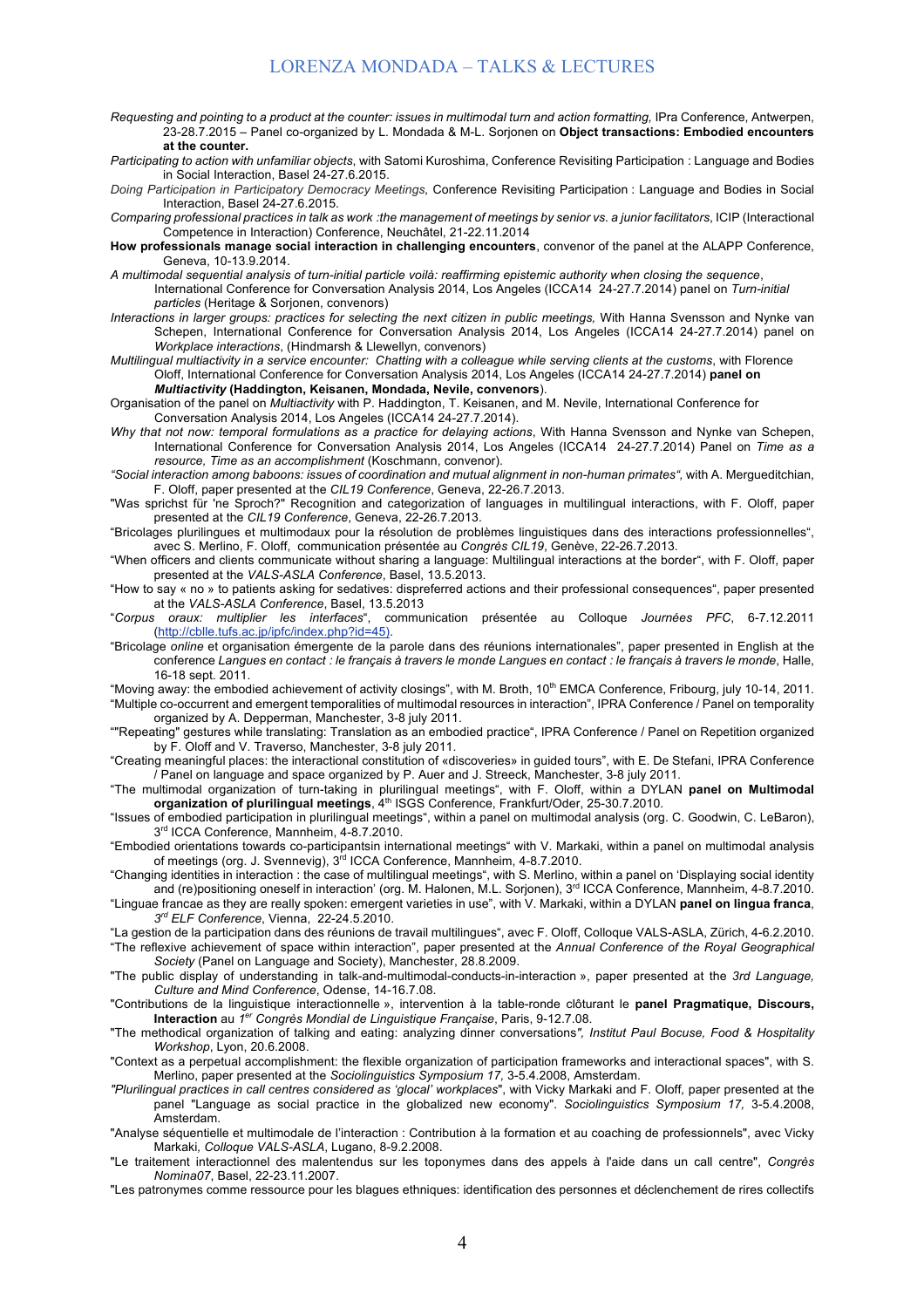dans les réunions", avec V. Markaki, S. Merlino, F. Oloff, *Congrès Nomina07*, Basel, 22-23.11.2007.

"Assembling fragmented geographies in describing locations during calls for help", *Emergency calls Workshop*, Bielefeld, 8- 9.11.2007.

"Plurilingual talk at work : negotiating and using various languages in work meetings" with V. Markaki, F. Oloff, *Ipra Conference*, Göteborg, 9-13.7.2007.

"CLAPI - a workbench for analyzing corpora of French interactions. Presentation of a sample analysis of discourse particles" on behalf of the ICOR Group, *Ipra Conference*, Göteborg, 9-13.7.2007.

"Practices for pursuing responsive positive assessments in talk-in-interaction", paper presented at the Panel organized by R. Clift & T. Stivers, *10th Ipra Conference*, Göteborg, 9-13.7.2007.

"Exchanging glances while talking and driving: issues in the analysis of multi-activity", *ISGS Conference*, Chicago, 18-21.6.07.

"Processus de catégorisation du locuteur non-natif", Colloque "Locuteur quasi-natif ou apprenant très avancé : regards croisées de sociolinguistique et d'acquisition", Paris X, 19-21.10.2006.

"Comment poser une question durant une opération chirurgicale", Colloque " Interaction et Pensée", Lausanne, 12-14.10.2006.

"Pour une analyse outillée des particules discursives en interaction. Une exploitation des moteurs de requête de la plateforme CLAPI (Corpus de LAngue Parlée en Interaction" avec le Groupe ICOR (M. Bert, S. Bruxelles, C. Etienne, L. Mondada), *3nd Freiburg Workshop on Romance Corpus Linguistics*, 14-17.9.2006.

"Inviting positive assessments in extended descriptions", *ICCA Conference*, Helsinki, 10-1.5.2006.

"Studying complex ecologies of action in the surgery : A working shop", **workshop organized** with T. Koschmann, ICCA Conference, Helsinki, 10-14.5.2006.

"La définition du contexte lors de la "fabrication" du corpus", *4e colloque du RFS* (Réseau Français de Sociolinguistique), Faits de langues et de cultures dans la dynamique interactionnelle, 7-8.10.2005.

"Ripensare il (g)locale" con Ola Söderström, Convegno "*La dimensione locale : esperienze multidisciplinari di ricerca e questioni metodologiche*". Arezzo, 16-18.9.2005.

"Multimodality and multiactivity in time : some analytical consequences of the use of video data", paper presented at the *9th Int. Pragmatics Conference*, Riva del Garda, 7.2005.

"Overlap and multimodality : rethinking overlap through video analysis", with Florence Oloff, paper presented at the 9th Int. Pragmatics Conference, Riva del Garda, 7.2005.

"Multiscope videos", avec L. Balthasar, Interacting Bodies / Corps en Interaction, Conference, Lyon, 15.6.2005.

"Video analysis and the interactional relevance of bodily details", **panel presented** at the Interacting Bodies / Corps en Interaction Conference, Lyon, 15-18.6.2005.

"Displaying non affiliation in a call centre", Workshop of the European Project on affiliation, York, 1-3.10.04.

"Compétence", **symposium organisé** avec S. Pekarek et Th. Jeanneret, Congrès VALS-ASLA, 16-18.9.2004.

"Compétence et membership comme problèmes pratiques des participants" Congrès VALS-ASLA, 16-18.9.2004.

- "Usages de la vidéo en SHS", *Symposium "Modèles documentaires de l'audiovisuel", Semaine du document numérique*, La Rochelle, 22.6.2004.
- "Alignment and affiliation within talk- and gestures-in-interaction" avec V. Traverso, *Workshop of the European Network "Language and Social Action : A Comparative Study of Affiliation and Disaffiliation across National Communities and Institutional Contexts",* Sätra Brunn (Sweden), 26-28.9.2003.
- "La base de données 'Corpus de langues parlées en interaction' d'ICAR : Etat des lieux, perspectives, et analyses diachroniques en linguistique interactionnelle", avec L. Balthasar, M. Bert, *2nd Freiburg Workshop on Romance Corpus Linguistics*, Freiburg, 11-13.9.2003.

"Traitements qualitatifs et quantitatifs de corpus oraux: enjeux méthodologiques issus de la linguistique interactionnelle", avec L. Balthasar, *Linguistique de Corpus. 36e colloque de la Societas Linguistica Europea,* Lyon, 4-7.9.2003.

"*attends ça fait travailler le cerveau :* usages et tendances à la grammaticalisation de 'attends ' en français parlé en interaction", avec L. Balthasar, S. Bruxelles, V. Traverso, *Linguistique de Corpus. 36e colloque de la Societas Linguistica Europea,*  Lyon, 4-7.9.2003.

"Working with maps: The accomplishment of local visual orders , *2d EMCA Conference*, Manchester, 2-4.7.2003.

"Pratiques de catégorisation chez les enquêteurs et les enquêtés", Communication au colloque "Variation, catégorisations et pratiques discursives", Colloque de Sociolinguistique, Université de Paris III, 12-14.9.2002.

"Skilled Uses of Technology: Mediated Inter/actions in Surgery" **session organized** with T. Moreira, EASST Conference, York, 31.7-3.8.2002

"Surgery as inter-action. Describing collective uses of visual technologies", paper presented at the EASST Conference, York, 31.7-3.8.2002.

"Describing surgical gestures: the view from researcher's and surgeon's professional vision", International Conference *Gesture - The living medium*, Austin, 5-8.6.2002.

"Contributions of Membership Categorization Analysis to the analysis of the sequential organization of topical talk", ICCA 2002 / Panel 6. Categorization / descriptive practices in talk in interaction / Copenhagen, 17-21.5.2002.

"Les formes de coordination dans les interactions professionnelles", Colloque *Langue et travail : champs et objets de recherche*, Strasbourg, 15-16.3.2002.

"Rassembler des arguments : co-construction des objets de discours et coordination de l'action", Colloque international "Compétences rédactionnelles, compétences traductologiques et leur acquisition", Univ. Bielefeld, 29.11–1.12.2001.

"Second language acquisition as situated practice" avec S. Pekarek-Doehler, *EUROSLA 11*, Padeborn, 26-29.9.2001.

"Positioning, identifications and categorization processes : some analytical insights", Workshop on "Communicating citizenship in decision making procedures", Universität Bielefed - Zentrum für interdisziplinäre Forschung, 28-30.6.2001.

"Pour une approche conversationnelle des dynamiques topicales", Table-ronde sur la référenciation au congrès de l'ABRALIN, Fortaleza, 15.3.2001.

"The interactive accomplishment of surgery: how do surgeons collaborate at distance in order to operate a patient", *4S/EASST Conference*, Vienna, 27-30.9.2000.

"Research interview as a collective acccomplishment", *Vth International Conference on Social Methodology (RC33)*, Cologne, 3- 6.10.2000.

"Collective reasoning and joint action in the operating room", en coll. avec J. Miezcnikowski, K. Müller, *7th IPrA International Conference,* Budapest, 7.2000.

"Sequential organization of topical talk and "grammar-for-interaction", *7th IPrA International Conference*, Budapest, 7.2000.

"Pour une approche réflexive des discussions de ce séminaire dans une perspective d'ethnographie des sciences et de linguistique interactionnelle", Workshop international de recherche sur la montagne, "La montage: un objet de recherche?", Autrans/Grenoble, 4-7.6.2000.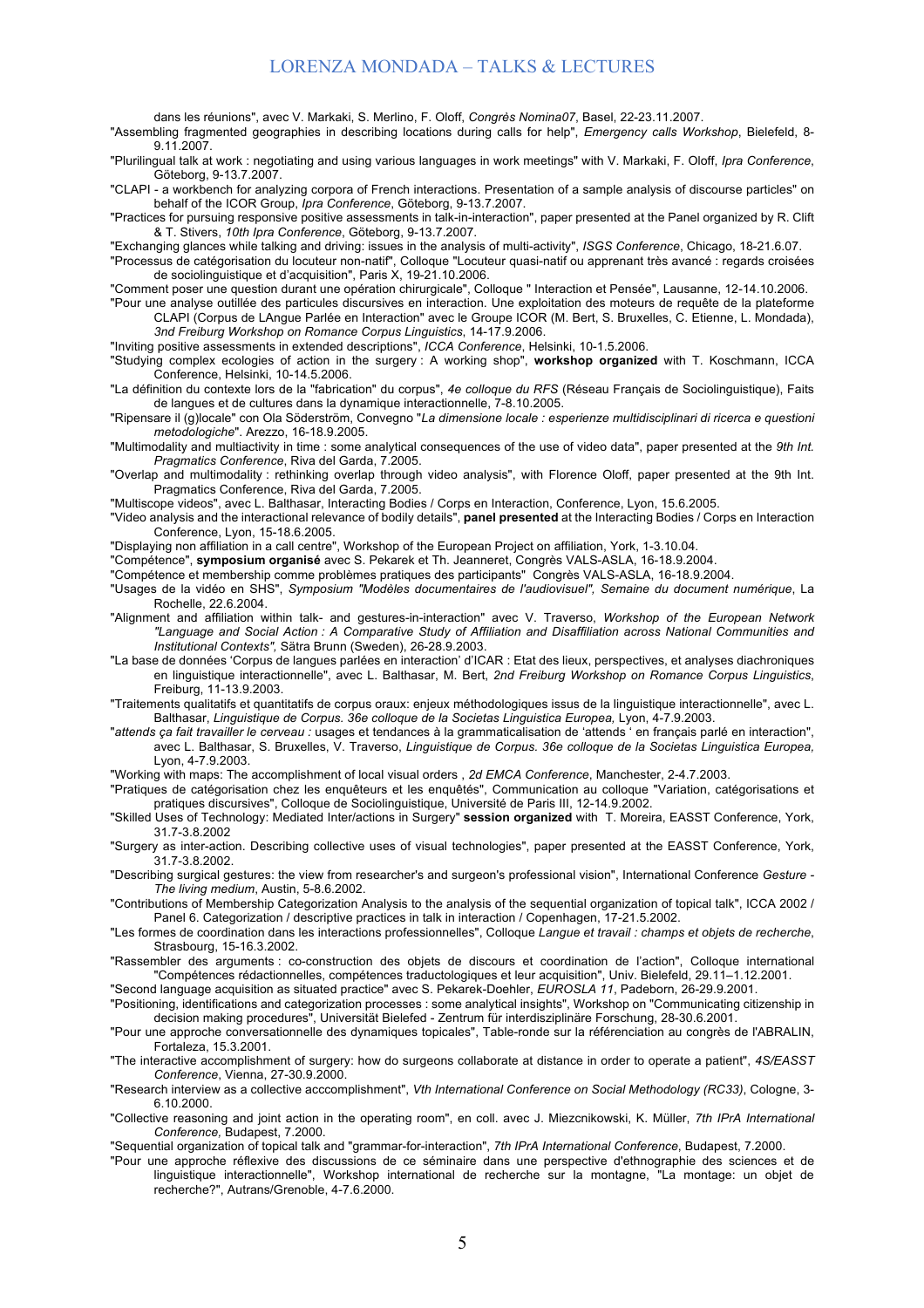- "Medizinische Fachkommunikation über Videokonferenz", poster présenté au Symposium "Neue Lerntechnologien für die Universität Basel", Basel, 3.12.1999.
- "Dispositifs de participation dans les interactions par visioconférence", Journées Suisses de Linguistique, Berne, 5-6.11.1999.
- "Interactions et acquisitions en contexte", en collaboration avec L. Gajo, poster présenté au congrès de la SSRE, Education et formation pour le XXIe siècle, Neuchâtel, 29.9-2.10.1999**.**
- "Apports de l'analyse conversationnelle de la parole-en-interaction des chercheurs à la description de la science en train de se faire", Congrès de la société suisse de sociologie, *Sociologie interprétative*, Fribourg 30.9-1.10.1999.
- "Sens, langages, espace", **symposium d'une journée organisé** au Colloque "Logique de l'espace, esprit des lieux", avec N. Entrikin (Los Angeles) et B. Debarbieux (Grenoble) , Cerisy-la-Salle, 21-26.9.1999.
- "Collectively achieved diagnosis: A sequential analysis of medical interactions", communication au congrès Pragma99, Tel Aviv, 13-16.6.1999.
- "Parler-pour-écrire, écrire-pour-parler: coordination des actions et organisation sequentielle de la stabilisation des objets de discours", Colloque sur les Rédactions Conversationnelles, Bielefeld, 28-29.5.1999.
- "Espaces virtuels, visuels et interactifs dans la construction du savoir scientifique", Ecrire et figurer l'espace, Colloque international, Tours, 4-5.12.1998.
- "Regard médical et interprétation située des images", workshop "Vision, image et connaissance", Université de Lausanne, 19- 20.10.1998.
- "Internet ou la création d'un nouvel espace géographique", café géographique avec Gilles Fumey, 9e Festival International de Géographie, Saint-Dié, 2.10.1998.
- "Interactions par visioconférence et reconfiguration du travail en chirurgie", Colloque "Le langage dans les restructurations du travail. Paradoxes et enjeux", Paris, 24-26.9.1998.
- "L'accomplissement interactionnel de la configuration des formes linguistiques", poster présenté au 6e Congrès International de Pragmatique, 19-24.7.1998.
- "L'exposé comme activité pratique", avec J. Miecznikowski-Fünfschilling, K. Müller, C. Pieth, communication au *6e Congrès International de Pragmatique*, Reims, 19-24.6.1998.
- "La construction interactive du discours scientifique en situation plurilingue", avec J. Fünfschilling, K. Müller, C. Pieth, poster présenté au 6e Congrès International de Pragmatique, 19-24.7.1998.
- "Formuler collaborativement un objet de savoir: Modes de co-élaboration interactionnelle du discours scientifique", Colloque "Répétition, altération, reformulation", Besançon, 22-24.6.1998.
- "A conversational approach of CMC: the shaping of intersubjectivity in email and discussion lists", Sociolinguistic Symposium SS12, "Computer-Mediated-Communication, Language and Society" Colloquia, Institute of Education, Univ. of London, 26-28.3.1998.
- "Convergences entre l'analyse linguistique de la conversation et l'analyse de l'interaction thérapeutique: enjeux réciproques", Conclusion du colloque *"L'analyse des interactions verbales dans les entretiens cliniques: questions et méthodes".* Lausanne, 14-16.11.1996.
- "Dires pluriels dans et sur la ville", *Colloque Centres, marges, réseaux: perspectives européennes sur l'espace, l'identité et les représentations*, Royal Holloway University of London, 5-7.9.1996.
- "Conflicting Choice Between Languages Among Young Immigrants: Some Theoretical Implications", *20th International LAUD Symposium on "Language Contact and Language Conflict"*, Duisburg, 28.2-3.3.1995.
- "Comment définir les observables de la compétence interactionnelle?" *Quatrième Conférence EUROSLA,* Aix-en-Provence, 8- 10.9.1994.
- "Le parcours comme mode d'organisation du discours", *Colloque "Fonder l'espace",* Gibellina (Sicile), 10.1993.
- "Mapping as a Persistent Model for Linguistic Activity", *Workshop on Mapping Constellations*, Miglieglia, 28.6-3.7.1993.
- "Acquisition et co-construction des topics en L2", avec A.-C. Berthoud, *4e Colloque du Réseau Européen de Laboratoires sur l'Acquisition des Langues*, Lyon, 28.9-2.10.1992.
- "Actes de langage, règles du discours, et théories de la communication", *Journées Suisses de Linguistique Appliquée,* Neuchâtel, 17-18.3.1989.
- "Problèmes de topicalisation: pour une approche discursive", *2e Colloque du Réseau Européen de Laboratoires sur l'Acquisition des Langues*, Montreux, 28.11-1.12.1988.
- "Etude des processus de construction d'une compétence discursive (interactionnelle)", avec A.-C. Berthoud, *1er Colloque du Réseau Européen de Laboratoires sur l'Acquisition des Langues*, Aix-en-Provence, 30.11-4.12.1987.
- "Mass-media et transformation des espaces identitaires", communication au colloque *La théorie de l'espace humain*, CRAAL Université de Genève, 3.1986, (document préparatoire, p. 340-344).

#### **3. WORKSHOP TALKS / COMMUNICATIONS À DES JOURNÉES D'ÉTUDES**

 $(2018: N = 118) (2019 = 7, 2020 = 4, 2021 = 1)$ 

- **« Working with video in EMCA ».** Keynote presentation at the **Doctoral School** Video-based research:visualizing multimodality in human interaction. **Univ. Oulu (Zoom), 26-28.4.2021.**
- **« Bodies in interaction: analytical challenges ». Doctoral School ZOSMIA, Univ. Zürich (Zoom), 9-12.11.2020.**
- *The temporality of embodied action : responding, anticipating, adjusting.* DARG Lecture, Loughborough (Zoom), 4.11.2020. *«* Multimodality how to transcribe and to analyze it *».* Journée d'études, LAMIE (Féd. Internat. pour l'étude sociolinguistique des LAngues des MIgrants Espagnols), Perpignan (Zoom), 14.10.2020.
- *« How non-acquainted people meet in public spaces »* (with Elwys De Stefani, J. Bänninger, Ph. Hänggi, Th. Debois, F. D'Antoni). Mobsin 9 & ¾, England (Zoom), 4-7.5.2020.
- *« "can you make a hundred and fifty gram ish?"* Cutting cheese: economy, morality, and precision in gourmet shops » Workshop Commercial encounters in retail and service settings, King's College, London, 11.12.2019.
- «The materiality and sensoriality of objects in face to face sale encounters», *The loss of human touch?* RESEMINA Project Workshop, Odense, 18.11.2019
- «Sensory semantics in social interaction: A multimodal approach of taste descriptors and their taxonomies» Workshop on semantics in social interaction, Helsinki, 9-11.10.2019.

Pseudo-clefts and embodied conduct, Workshop «grammar-body interface», Neuchâtel, 23-24.10.2019.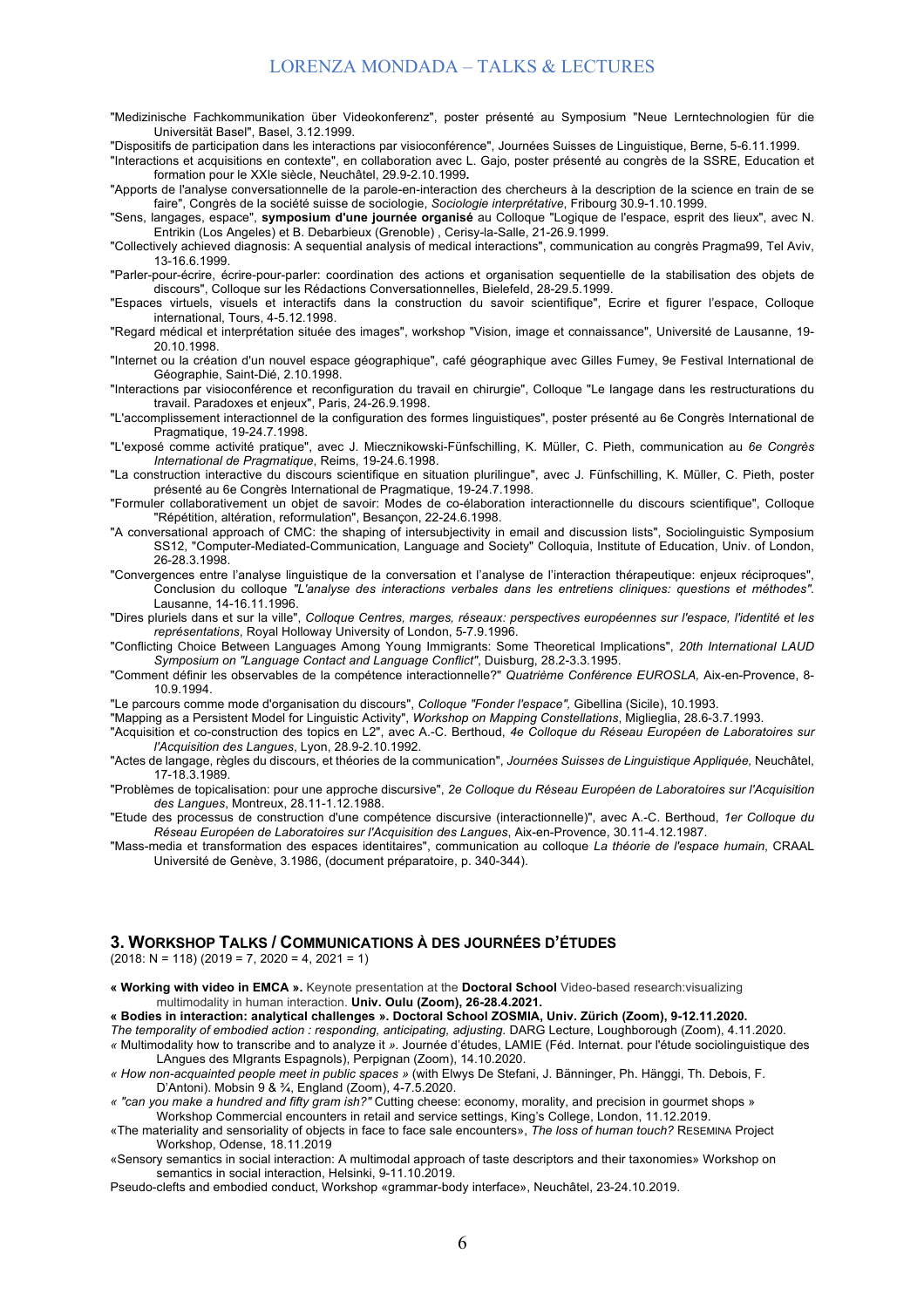- Creative hints from the stage: when actors initiate suggestions about the play (with Augustin Lefebvre, Paris). Workshop *Theatre rehearsals – aesthetic concepts in interaction.* Mannheim, 23-24.5.2019.
- Openings in encounters between unacquainted persons: Establishing contact and selecting language(s) (w. E. De Stefani), Mobsin9, Bruxelles, 15-17.5.2019.
- Embodying participation in « couples » and « withs » (dis)alignments in interaction. Workshop "Synchronization in Embodied Interaction", Univ. Freiburg, 28.2-2.3.2019.
- «Multiactivité, cadres participatifs multiples et multimodalité», Workshop Rencontres multi-participants en contexte de travail et de formation: Formes et formats de participation. Geneve 11.2.2019.
- Objects in action. Seeing-as, relevance and indexicality. Worshop on Indexicality (org. A. Stukenbrock, J. Jaquin), Lausanne 11- 12.10.2018.
- Instructing tasting. Workshop on instructions Basel 10-11.9.2018.

Tasting sounds. Workshop on Vocalizations in interaction (with L. Keevallik), Basel, 16.4.2018.

The accountability of rules in games. PECII Workshop (Pan European Comparative Corpus of Interactions), Helsinki, 8-9.4.2018. A multimodal conversation analysis of paying. Workshop on Comparing CA and Social Semiotic Perspectives on Multimodality (Mondada/Van Leuwen). SDU, Odense, 23.2.2018.

- Multimodal analysis of argumentation. Workshop on Argumentation in School (org. M. Luginbühl), Basel, 15-17.2.2018. Intersubjectivity in interaction. Workshop on Critical Humanismus, Basel, 9-10.1.2018.
- *Tasting in Portuguese.* Workshop on *Portuguese in Interaction.* Basel, 15.12.2017.
- *Measuring points: The challenges of video-recording pétanque.* With Sofian Bouaouina, Hanna Svensson, Burak Tekin. Workshop *Games and Sports Interactions*, Basel 3-4.2017.

*Various ways of managing paying in a Madrid shop*. Workshop Economical Encounters, Helsinki, 26-28.10.2017.

- *OKAY in sequence closings*. With Marja-Leena Sorjonen. Workshop on *OKAY in a cross-linguistic perspective*, Helsinki, 22- 24.10.2017.
- *OKAY in transitions in institutional settings*. With Elwys De Stefani. Workshop on *OKAY in a cross-linguistic perspective*, Helsinki, 22-24.10.2017.
- Turns at talk, body arrangemwnts, and mobile ecologies: complex multimodal Gestalts in time, Workshop Temporality within and across multimodal gestalts, Lausanne 19-20.10.2017.
- Manipuler avec précaution: coordination de l'action et attention aux détail lors du déplacement d'objets d'art*, Workshop Écologie des collections. Nouvelles perspectives sur les pratiques muséales*. Musée d'Art Moderne, Centre Pompidou, 12.9.2017

*Vouloir* vs. *pouvoir* in game moves. PECII Workshop (Pan European Comparative Corpus of Interactions), Basel, 8-9.9.2017. *Round-table on transcription systems. Mobsin7 Workshop Paris*, 22-24.5.2017

*Navigating the geography of products in shops*. *Mobsin7 Workshop Paris*, 22-24.5.2017.

*Mobile interactions among baboons*. *Mobsin7 Workshop Paris*, 22-24.5.2017.

*Rethinking participation — embodiment, space, and materiality in Candy and Chuck Goodwin's work* . A career retrospective on Charles and Marjorie Goodwin, UCLA, Los Angeles, 28.4.2017

*Multiple temporalities in the sequential organization of sensoriality: tasting and talking*. Symposium on Simultaneity in Action, UCLA, Los Angeles, 29.4.2017

*The multisensorial organization of tasting and looking at the tasted object*. Talk held at the Workshop on *Touch, Vision, and Interaction: Multiple Modes of Embodied Perceptions, Tokyo,* 16-17.3.2017*.*

*Haptic sociality and professional vision*. Talk held at the Workshop on *Touch, Vision, and Interaction: Multiple Modes of Embodied Perceptions, Tokyo,* 16-17.3.2017.

- *Multimodality and Temporality : principles for transcription* (1 day lecture), Workshop on *Multimodality*, Osaka 6-9.3.2017.
- *Language and the body on the move : Mobility in social interaction* (1 day lecture), Workshop on *Multimodality*, Osaka 6- 9.3.2017.
- *A framework for a cross-comparative study of OKAY*. With Emma Betz, Arnulf Deppermann, Marja-Leena Sorjonen. Workshop on *OKAY in a cross-linguistic perspective*, Mannheim, 20-22.2.2017.
- *OKAY in French*. Workshop on *OKAY in a cross-linguistic perspective*, Mannheim, 20-22.2.2017.
- The organization of participation within interpreted interactions. Workshop on *Interpreting in Social Interaction*, Univ. of Helsinki, 13.6.2016.

Participation framework, interactional space and mobility. Workshop on *Revisiting Goffman*, Univ. Helsinki, 24.5.2016.

Mobile participation. Workshop MOBSIN6 (*Mobility in Social Interaction*), Hanko (Finland), 4-7.5.2016.

Palpating cheese: Professional and amateurial touch. Invited talk at the *Workshop on Touch and Social Interaction,* Linköping University, 28-29.4.2016.

The challenges of multimodality. invited talk at the Workshop *CA's theoretical and methodological framework*, Helsinki, 3-4.3.2016. Walking in interaction. *Workshop on Multimodality*. Tokyo, 23.3.2016.

Embodied knowledge. *Workshop on Knowledge in Social interaction*, Tokyo, 20-21.3.2016.

- Lingua franca, code-switching and code-mixing in service encounters. In Workshop on interaction in multilingual workplaces, Oslo, 29-30.10.2015
- Analyses of the int-counters corpus. With Julia Llompart and Sofian Bouaouina, Workshop with Charles and Marjorie H. Goodwin, Basel, 15-17.6.2015

Directing bodies, instructing vision in 3 settings - Workshop with Charles and Marjorie H. Goodwin, Helsinki, 10.6.2015.

Towards a multimodal comparative analysis of shop encounters. With K. Svinhufvud, and T. Jakonen, Workshop on shop encounters, Helsinki 19.5.2015.

Organization of multi-party turn-taking in grassroots political meetings. With H. Svensson and N. Van Schepen, Workshop on comparative studies of the organization of meetings, Helsinki 24.4.2015.

Driving speed and the temporality of instructions on a race circuit. Mobsin5, Norrköping, 6-9.5.2015.

- The temporal embodied and praxeological organization of instructions in interaction. Keynote lecture at the Shonan meeting on Instructions and instructed action, Tokyo-Shonan, 19-21.3.2015.
- Instructing a pilot driving on a race circuit. Keynote lecture at the Shonan meeting on Instructions and instructed action, Tokyo-Shonan, 19-21.3.2015.

Demonstrating live operations in surgery and odontology. Lorenza Mondada and Oskar Lindwall, Tokyo, 15-16.3.2015.

Instructing a race pilot : action format and timing. Workshop on Instructions in Driving Lessons, Mannheim, 29-30.1.2015.

Imperatives in action. Precision timing and timed embeddedness in embodied courses of action. Workshop on Imperatives. Linköping, 13-14.1.2015.

Walking and talking - issues of coordination, participation, categorization. *MOBSIN2014 Workshop on Mobility in Social*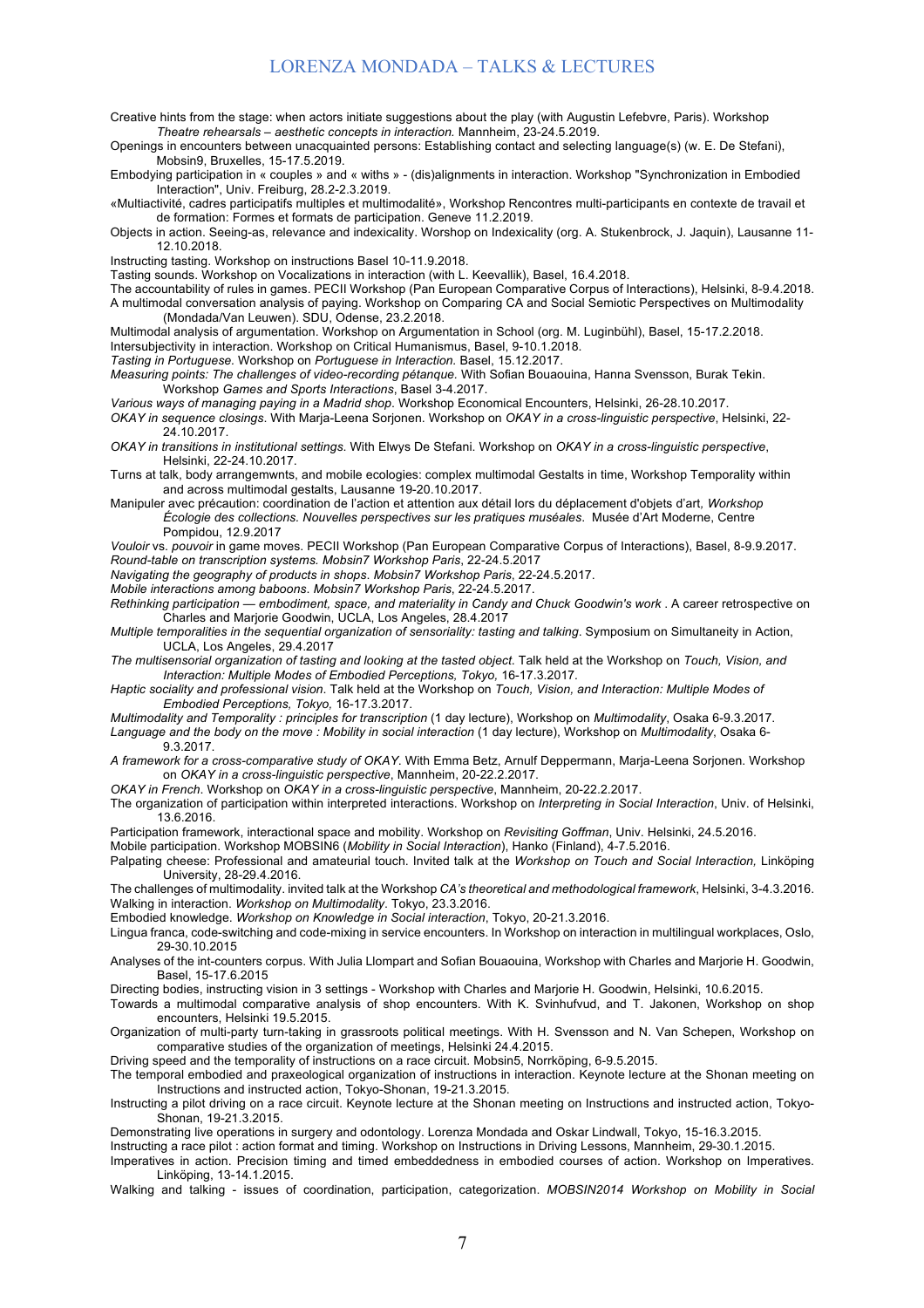*Interaction*, Aalborg (Denmark), 7-10.5.2014.

"*Imperatives in action. Precision timing and timed embeddedness in embodied courses of action*", introductory key-note talk at the workshop on *Imperative formatted requests and imperative actions, Helsinki, 22-23.4.2014.*

"Instructions in the kitchen". Workshop on Eating/Cooking and Talking. Lyon, 24.1.2014.

"'Regardez regardez regardez': gaze and the body in establishing joint attention ". Workshop on Gaze in Interaction, org. P. Auer, FRIAS, Univ. Freiburg, 19.7.2013.

"La parole et le corps en interaction: temporalité, séquentialité, matérialité", Colloque *10COM Laboratoire ICAR*, Lyon, 10- 11.7.2013.

"Elementary forms of coordination - sequential organization of social interaction among baboons and saimiris". Workshop *Wenn Affen sich austauschen: Zur Evolution menschlicher Kommunikation*, org. A. Linke, Univ. Zürich, 4.6.2013.

"The establishment of joint attention in social interaction", *Workshop of the Network on Multimodality*, Würzburg, 23-25.5.2013.

"Displaying, contesting and negotiating epistemic authorities in social interaction", Workshop on epistemics with Geoff Raymond, Neuchâtel, 18.5.2013

"Formes élémentaires d'organisation de l'action et de l'interaction chez les hommes et chez les saimiris". Workshp LangPrimate, Aix-en-Provence, 8-9.4.2013.

"Dynamic relevancies of spatial features: chatting and broadcasting in a radio studio" with F. Oloff, Workshop Architektur und Interaktion, Zürich, 25-26.3.2013.

"Doing participatory democracy: the organization of participation in social interaction during political discussions", invited talk to the CLIC Symposium *Political Language and Crises of Democracy*, UCLA, 8.2.2013.

"*Tends vers toi :* L'organisation multimodale des instructions en salle d'opération, conférence invitée au séminaire *L'analyse des situations cliniques*, org. L. Greco, A. Salazar Orvig, Univ. Paris 3, 8.12.2012.

"Units of interaction revisited: taking into account multimodality", paper presented at the workshop *Ko-Konstruktionen als interaktive Verfahren - Les co-constructions: un procédé interactif*, Bielefeld, 4-6.10.2012.

"Multimodal completions". *Kick-off conference of the Network of Excellence on Intersubjectivity in Interaction*, Helsinki, 7-9.6.2012. "Establishing a new focus of attention: issues for participants analysts and camera(wo)men". *Video, Work, Interaction and Technology : A Festschrift for Christian Heath*. Bayreuth, 5.7.2012.

"*and now, (.) eggs.*: Instructed objects in cooking". *Workshop on Objects in Interaction*, Helsinki, 4-5.6.2012.

"Multiactivity in the operating room: two temporal regimes". *Workshop on Multiactivity in interaction*, Helsinki, 5-6.6.2012

"Displaying, contesting and negotiating epistemic authorities in social interaction"*. Workshop Knowledge and Discourse,*  Barcelona, 2-3.4.2012.

"Proposing and Disagreeing in a participatory democracy meeting" Multimodalität Workshop, Institut für deutsche Sprache, 17.3.2012.

"Compétence interactionnelle et dynamiques épistémiques dans l'interaction", Kick-off workshop, projet IC-you (Sinergia SNF), Neuchâtel, 23.1.2012.

"Walking as a systematic practice", Multimodalität Workshop, Institut für deutsche Sprache, 19-20 nov. 2011.

"Pratiques langagières situées : du terrain à l'analyse", Journée en l'honneur de Patrick Renaud, Univ. Paris 3, 27.6.2011.

"Requests in the operating room", Video-based studies of instruction and work in medicine, Workshop Göteborg, 18-20.5.2011.

"Technical & theoretical problems in videorecording mobile actions" Mobility Workshop Linköping, 7-9.4.2011.

"Data session : moving away", with M. Broth, Mobility Workshop Linköping, april 7-9 2011.

"Interactional space in a democracy participatory debate", Workshop Multimodalität und Raum, Mannheim, 24-25.3.2011.

"Place formulations in calls for help". Workshop on *Alarm Communication*, ZIF Bielefeld, 22-24.2.2011.

"Organizing memory: the mobilization of inscriptions from one meeting to the next", LINT Workshop, Stockholm, 18-19.10.2010. "Repeated wordings: the sedimentation of talk in time and its polyphonic embodiment", invited talk at the Conference *Recontextualising Memory*. Linköping University, 6-9.10.2010.

"La mobilisation de toponymes et autres descriptions spatiales dans des appels à des call centres", Workshop *CA in French*, FRIAS, Freiburg, 10-11.9.2010.

"Perspectives futures pour la romanistique", table ronde de clôture du colloque « Les mots des autres » en honneur de Georges Lüdi, Univ. Basel, 10-12.6.2010.

"*Die Ethnographie sozialer Interaktion",* Soziologische vs. ethnologische Ethnographie Zur Belastbarkeit und Perspektive einer Unterscheidung, Workshop am Institut für Europäische Ethnologie der HU Berlin, 21-22 mai 2010.

"L'organizzazione sequenziale e multimodale dei cambi di partecipazione in riunioni plurilingui", relazione introduttiva, Giornata di Studi Plurilinguismo e multimodalità, Bolzano, 26.3.2010.

"Analisi di dati", con S. Merlino, Giornata di Studi Plurilinguismo e multimodalità, Bolzano, 26.3.2010.

"PluriTalk.pro : sequential and multimodal analyses of multilingual talk in meetings", with V. Markaki, S. Merlino, F. Oloff, DYLAN Workshop on Analysing Multilingual Interactions in Institutional Spaces, Lancaster, 12-13.2.2010.

"Embodied action and the emergent organization of turn-construction", FRIAS Workshop *Interaction and usage-based grammar theories. What about prosody and visual signals?* Freiburg-im-Breisgau, dec. 3-5, 2009.

"The making of space: The example of collaborative planning and participatory democracy", FRIAS Workshop: *Language, space and geography*, Freiburg-im-Breisgau, nov. 25-27, 2009.

"Interactional space and the study of embodied talk-in-interaction". FRIAS Workshop: *Language and Interactional Spaces*, Freiburg-im-Breisgau, nov. 16-18, 2009.

"Multimodalité, attention conjointe et organisation incrémentale de tours multi-unités dans des pratiques référentielle", Workshop sur *La linguistique interactionnelle : focus sur le français*, Neuchâtel, 13-14 nov 2009.

\*Interactions plurilingues dans la recherche: expertise, identités, participation dans la construction de connaissances", *Les enjeux du plurilinguisme pour la construction et la circulation des savoirs*. Colloque de l'Académie Suisse des Sciences Humaines, Bern, 12-13 nov 2009.

"Interaktionale Raum in Meetings", Workshop Raum und soziale Interaktion, Institut für deutsche Sprache, Mannheim, 5-7 nov. 2009.

"Méthodes d'enregistrement et de transcription pour la constitution d'un corpus écologique international du français", Workshop CIEL, Freiburg-im-Breisgau, 23-24.10.2009.

"Managing Discrepant Knowledge in Interaction". Workshop Morality of Knowledge, Max Planck Institute, Nijmegen, 11- 14.5.2009.

"Formulating places in emergency calls", *Workshop Emergencies : Mobilizing Help*, Trento, 11-13.6.2008.

"L'espace dans le langage en action", Journée scientifique organisée pour les 20 ans de l'ISH, Lyon, 19.6.2008.

"Managing divergent knowledges of space in interaction", Workshop Territories of Knowledge 2, Aarhus, 13-16.2.2008.

"Negociating knowledge claims in interaction", Workshop Territories of Knowledge 1, Aarhus, 5-6.6.2007.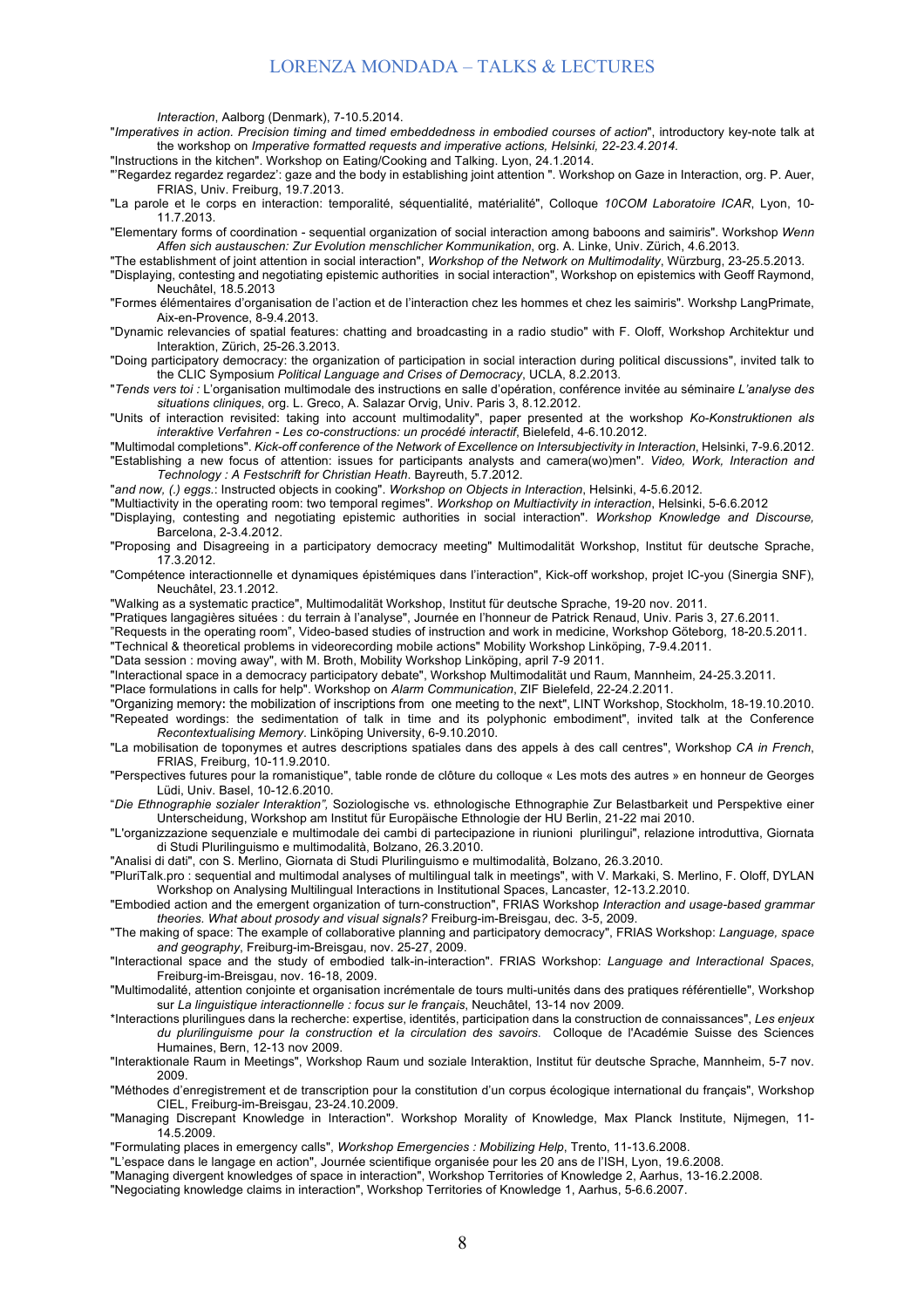"Design de corpus multimodaux", Journées d'Etude sur les corpus du français, Freiburg, 31.5-2.6.2007.

"Les rencontres entre passants/clients dans l'espace public et au supermarché", avec Elwys de Stefani, *Workshop francoallemand sur les ouvertures/Eröffnungen*, Lyon, 28-29.4.2007.

"Dimensions multimodales des ouvertures de visioconférences", Workshop franco-allemand sur les ouvertures/Eröffnungen, Lyon, 28-29.4.2007.

"Corpora and analysis of technologically mediated interactions in call centres", International Workshop on Call Centres and Emergency Calls, Lyon, 2-3.4.2007.

"La segmentation d'activités complexes comme un problème pratique des participants", Journée Conscila sur "*Séquences étendues, activités complexes dans l'interaction"*, Paris, 15.12.2006.

"Le caractère situé et émergeant de la parole en interaction", Journée sur les "Pratiques langagières", Paris3-ED Langage, langue : théorisation, description, transmission, 17.11.2006.

"Organisation de la participation dans des espaces fragmentés", Workshop sur l'Organisation de l'interaction médiatisée dans des espaces fragmentés, Univ. Nice, 23.6.2006.

"Modes d'alignement et de désalignement dans les appels téléphoniques à un call centre", Journée d'Etudes sur "L'activité de travail dans les centres d'appels téléphoniques" (org. C. Licoppe), ENST Paris, 20.1.2005.

"Relation de voyage et pratiques d'enquête : notes sur la fabrication du savoir en sciences sociales ", Journée d'étude GTMS sur *Le voyage et ses usages*, Paris, EHESS, 19.6.2003.

"La question du pouvoir vue depuis l'interaction", Journée de Recherche organisée par le collectif "Langage et Travail", Paris, 16.5.2003.

"Les controverses scientifiques dans les forums de discussion sur Internet", Journée d'études "Collectifs en ligne, émergence des normes et politisation des échanges", ENST Paris, 28.5.2002.

"L'élaboration collective d'objets de savoir dans des réunions de travail entre chercheurs"**,** Journée de recherche Laboratoire GRIC - Négociations dans le travail, Lyon, 18.1.2002.

"Le topic comme une notion des locuteurs: conséquences pour la description linguistique", Journée d'Etude "Structures informationnelles: typologie et genres de discours", ILPGA, Paris III, 15.6.2001.

"L'écriture du terrain en sciences humaines. Regards linguistiques et épistémologiques", conférence invitée de la Journée scientifique du Collegium Romanicum, 3.2.2001.

"Expériences plurilingues dans les réseaux de recherche internationaux", Journée de l'Ecole Doctorale de l'Université de Lyon 2 sur "Plurilinguisme ou hégémonie de l'anglais dans les activités de recherche?", 16.12.2000.

"Questionnement et pratiques de l'enquête", Journée CONSCILA "Aspects pragmatiques du questionnement", Paris, 17.3.2000. "La construction et la déconstruction d'objets de discours et de catégories dans les discussions scientifiques", Paris, Journée de recherche LCPE "Termes, lexiques et discours", CNRS-Ivry, 26.6.2000.

"Pertinence du détail et "grammaire-pour-l'interaction"", Journée de recherche organisée par la revue "Langage et Société", à l'occasion de la parution du numéro spécial "Ethnométhodologie et Analyse conversationnelle", MSH, Paris, 11.10.1999.

"L'élaboration interactionnelle des objets de discours en situation d'enquête", journée de recherche "Données verbales et représentations cognitives: conditions de recueil et de traitement", équipe CNRS-LCPE (Langages, Cognition, Pratiques et Ergonomie), Paris, 15.6.1998.

"Synthèse conclusive" de la journée scientifique de l'ARC (Assoc. pour la Recherche Cognitive) sur le thème "Regards sur les relations entre techniques et sciences cognitives", 8.12.1997.

"L'intersubjectivité comme dimension constitutive des pratiques et des formes linguistiques", Journée d'Etudes "Approches plurielles de l'intersubjectivité", CONSCILA (Association "Confrontations en Sciences du Langage"), 28.11.1997.

"L'"ambiance" comme contexte dynamique et émergeant", intervention à la journée d'étude "Morphogenèse et représentation des ambiances. Etat des lieux et problématiques de recherche", 27.6.1997.

"La thématisation dans l'interaction verbale", avec A.-C. Berthoud, conférence dans le cadre de la Journée d'étude sur "Le thème en question", Genève, ELCF, 25.11.1994.

"Analyser les discours d'Internet: nouveaux objets, nouvelles questions", Journée de recherche sur Internet organisée par l'Association Suisse de Sémiotique, Lausanne, 20.1.1996.

"Négociation des objets, ancrages énonciatifs et gestion métadiscursive", *Journée de recherche sur l'interaction verbale*, Université de Lausanne, 25.2.1991.

#### **4. INVITED LECTURES / CONFÉRENCES ET LEÇONS INVITÉES DANS DES UNIVERSITÉS**   $(2018 : n = 173)$

Multimodality and the analysis of social interaction. Ringvorlesung *Digitale Sprache und Diskurse*, Mannheim, 16.10.2018. Epistémiques en interaction. Centre Max Weber, Lyon, 30.3.2018.

Data session. Kolding SDUniversity, 22.2.2018.

Requesting cheese in shop encounters across Europe: a comparative multimodal interactional perspective, Keynote lecture at the Summer School of the Doctoral Program in Linguistics, University of Helsinki, 6.6.2017.

Mobile bodies and dynamic turn formats: systematic observations on walking. Temple University, Albany (NY), 24.4.2017.

Participatory democracy and forms of social interaction. Chiba University, Tokyo, 15.3.2017.

Multimodal transcription: challenges for conventions, Seminar Work-in-Progress of the Center of Excellence (CoE), Univ. Helsinki, 3.2.2017.

Psychosis and walks along in the city. Data session w Sara Merlino, Center of Excellence (CoE), Univ. Helsinki, 6.6.2016. The challenges of multimodality. Roma, Istituto Svizzero, 14.5.2016.

Touching. King's College, London, 12.2.2016.

Instructing action : a praxeological analysis. Univ. Göteborg, 11.9.2015.

Pointing and requesting in service encounters : a multimodal comparative analysis. MPI, Nijmegen, 9.9.2015.

Seminar on multimodal transcription, MPI, Nijmegen, 8.9.2015

Language and the Body in Social Interaction. Inaugural lecture as Finnish Distinguished Professor, Univ. Helsinki. 13.4.2015. Walking and Talking. Centre of Excellence in Intersubjectivity, Univ. Helsinki, 10.4.2015.

Intersubjectivity and Intercorporeality. With Peter Auer. Centre of Excellence in Intersubjectivity, Univ. Helsinki, 27.2.2015 Data session on sign language vs co-speech gesture, Tokyo, National Institute of Informatics, 12.3.2015

Data session on robot theater, Tokyo, National Institute of Informatics, 11.3.2015

Data session on science communication in museums, Tokyo, National Institute of Informatics, 11.3.2015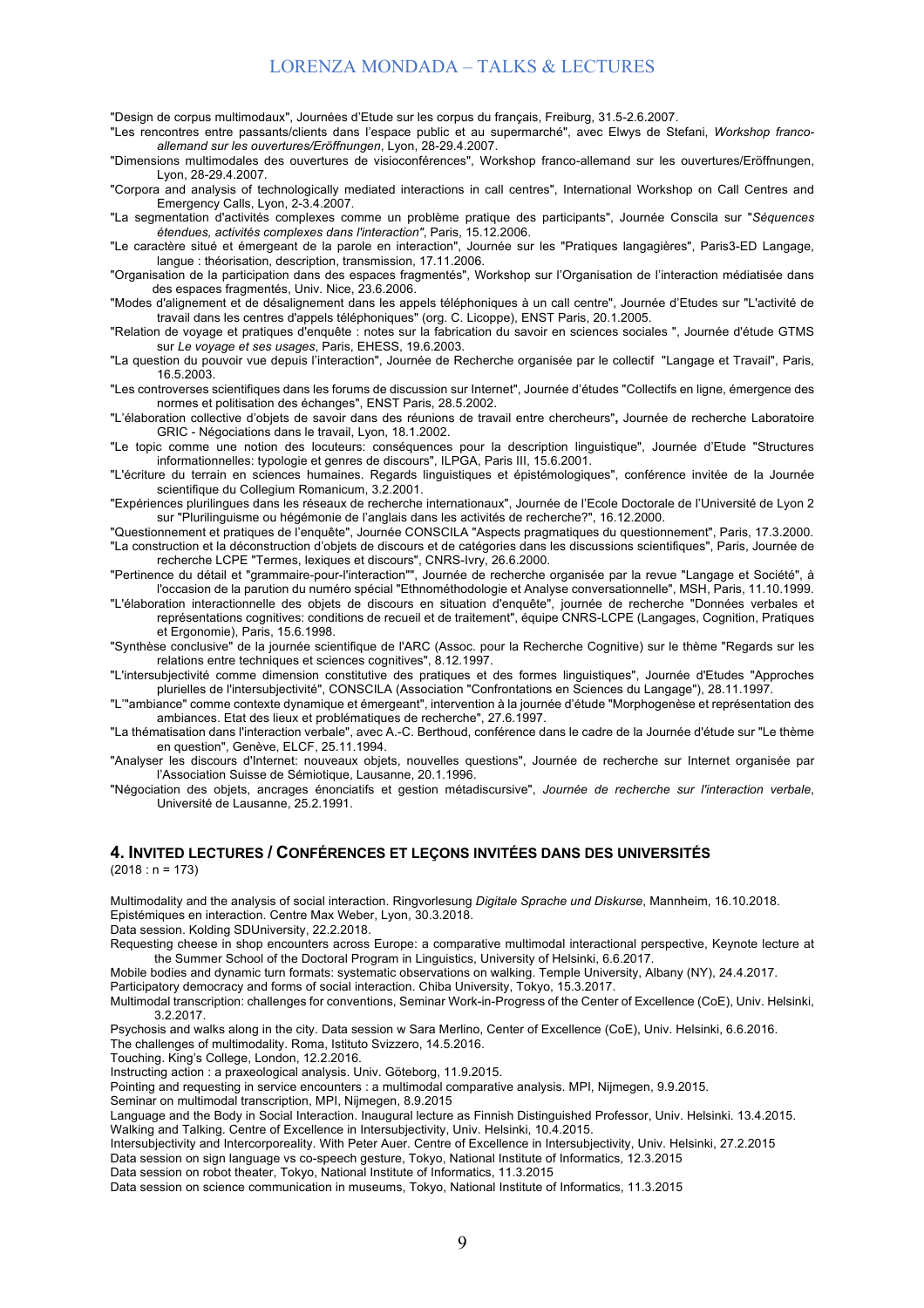Körper und Sprache in sozialen Interaktion. Vortrag SeniorenUni, Basel, 10.12. und 11.12.2014. Cooking together. with Satomi Kuroshima (Tokyo) - Talk within the program CulturScape Japan – at the Culinarium, Basel, 11.11.2014. Data session on Body, Grammar, and interaction, University of Helsinki, 30.4.2014. Building collections with video data. Talk given at the University of Helsinki, 28.4.2014. Data session on debates in participatory democracy, Meiji Gakuin University, Tokyo, 19.3.2014. Data session on interactions in architecture. Meiji Gakuin University, Tokyo, 13.3.2014. Data session on guided visits, Miraikan / National Museum of Emerging Science, Tokyo, 10.3.2014. Instructions and instructed actions in the kitchen. Invited talk at Goodwin's Seminar, UCLA, 10.2.2014. Detailed analyses of walking together. Data session, UCLA, 10.2.2014. Talk in action : a situated and embodied view on language. Univ. Pompeu Fabra, Barcelona, 16.1.2014. Talking while walking. Data session Univ. Pompeu Fabra, Barcelona, 16.1.2014. *« wo fahrte vous in die schweiz?* Bricolages plurilingues en interaction à la frontière", Univ. Fribourg, Institut de Plurilinguisme, 5.12.2013. *« alors donc, eh ben j'ai mal au do:s.* » 'Doctorabilité' et présentation du problème en consultation médicale. Séminaire sur les interactions cliniques. Univ. de Paris3, 12.10.2013. La définition interactionnelle des unités en interaction : Complétions multimodales, Séminaire sur l'Enonciation, univ. Luxembourg, 28.6.2013. *Multilingualism at work: multilingual practices in professional settings.* SOAS, London, 21.6.2013. The constitution of a joint focus of attention in interaction. Invited talk at Goodwin's Seminar, UCLA, 4.2.2013. 'clear off the: (0.8) .h cremaster there': Directives in the operating theatre, UCLA Sociology Department, UCLA, 7.2.2013. Multiactivity in social interaction. Invited LISO Talk, Santa Barbara, 1.2.2013. Data sessions, Tokyo, 17.1., 21.1., 13.2.2013. Data session, Kyoto, 13.1.2013. Le rôle constitutif du langage et de l'interaction sociale. Analyse conversationnelle et étude des pratiques collaboratives. Séminaire d'une journée, Sciences Po Paris, 15.11.2012. Corps en Interaction: analyses multimodales de l'interaction sociale. Conférence, Univ. Lund, 7 sept. 2012. Instructed camera : The surgeon as a film director. Linköping, SIS seminar, august 30, 2012. Transcribing for multimodal conversation analysis. Linköping, SIS seminar, august 30, 2012 Langage, interaction sociale, participation : regards croisés sur la démocratie participative. Séminaire d'une journée, Sciences Po Paris, 20.4.2012.

Extended sequences in mobile activities: analytical and transcriptional challenges, Linköping, SIS seminar, october 20, 2011.

Multimodal completions, CA working group, UCLA, october 13, 2011.

Analyzing official and whispered turns in democratic debates, Goodwin's Lab, UCLA, october 10, 2011.

Pratiques collaboratives en interaction, séminaire SPEAP, Science Po, Paris, 5.5.2011.

Processus émergents : de la parole à la grammaire, Basel Univ., 3.11.2010.

Emergent processes : from talk to grammar, Linköping University, 20.10.2010.

Talking and playing videogames, Linköping University, 14.10.2010

Heldag tillsammans med Lorenza Mondada, discussions with students presenting their PhD project, Linköping University, 14.10.2010.

Data session, on emergent grammar, with Paul Hopper (Carnegie Mellon), FRIAS, 18.5.2010.

Data session, on polyphony, with Tim Murray (London), FRIAS, 17.5.2010

Data session, Arzt-Patient Kommunikation, FRIAS 14.5.2010.

Organizzazione sequenziale e prevenzione in medicina: il rifiuto di prescrivere tranquillizzanti, Roma3, 29.3.2010.

Gesti puntatori e organizzazione interazionale delle pratiche referenziali, Roma3, 28.3.2010 (conferenza seguita da una data session)

"Procedures for the construction of multiple realities", with M. Bassler (Münster), FRIAS Seminar, 24.3.2010.

"Erzählen in Interaktion: die kollektive Produktion von Zeugenberichten", mit M. Siguan (Barcelona), FRIAS Seminar, 17.3.2010. "Ethnolects", with P. Auer (Freiburg), P. Kerswill (Lancaster), FRIAS seminar, 17.3.2010.

"Pointing and the coordination of gesture, gaze, and talk", with J. Streeck (Austin) and A. Stukenbrock (Freiburg), FRIAS seminar, 10.3.2010

Data session, on interactions with technologies, FRIAS 18.1.2010.

Data session, on silence in interaction, with A. Stukenbrock and T. Murray, FRIAS 11.12.2010.

Data session, on public debates, FRIAS, 10.12.2009.

"Multimodal resources for the coordination of action in time", Vortrag, FRIAS, 11.11.09.

"Analyzing multimodal resources for talk-and-action-in-interaction », Univ. Uppsala, 4.6.09.

"Place descriptions in calls for help", CLIC talk, UCLA, Los Angeles, 6.5.2009.

"Computer-assisted tools for multimodal transcripts", Applied Linguistics Dept., UCLA, Los Angeles, 4.5.2009.

"Pointing as a practice for selecting and queing multiple speakers", Northwestern University, Chicago, 29.4.2009.

"Pointing and turn-taking", McNeill Lab, Dept. of Psychology University of Chicago, 27.4.2009.

Data session, Univ. of Urbana-Champaign, 25.4.2009.

"Doing multimodal transcripts", Northwestern University, Chicago, 22.4.2009.

Data session, Univ. of Wisconsin, Madison, 18.4.2009.

"Videotaping talk at/as work in call centres: from phone conversations to workplace activities", Univ. of Wisconsin, Madison, 17.4.2009.

"Multimodal resources for the coordination of action", Northwestern University, Chicago, 15.4.2009.

"Coordinating Action", Los Angeles, UCLA, Dep. of Sociology, 14.1.2009.

"Assessments in interaction", Los Angeles, UCLA, Dep. of Applied Linguistics, 13.1.2009.

"Participants' methodical arrangement of grammatical and multimodal resources in interaction : assessing objects as a collective activity", Zürich, Deutsches Seminar, 23.10.2008.

"Dimensions épistemiques et morales de l'interaction: à propos du deploiement sequentiel de connaissances imputées, attendues et révisées", Paris, EHESS, laboratoire CEMS, 30.5.2008.

"Le rôle constitutif de l'interaction sociale: description des pratiques langagières/des pratiques de travail", Toulouse, Laboratoire CLLE/ERSS, 13.3.2008.

"Recording and transcribing video data for the multimodal study of social interaction". Research Colloquium Series, Centre Interfacultaire en Sciences Affectives, Genève, 28.6.2007.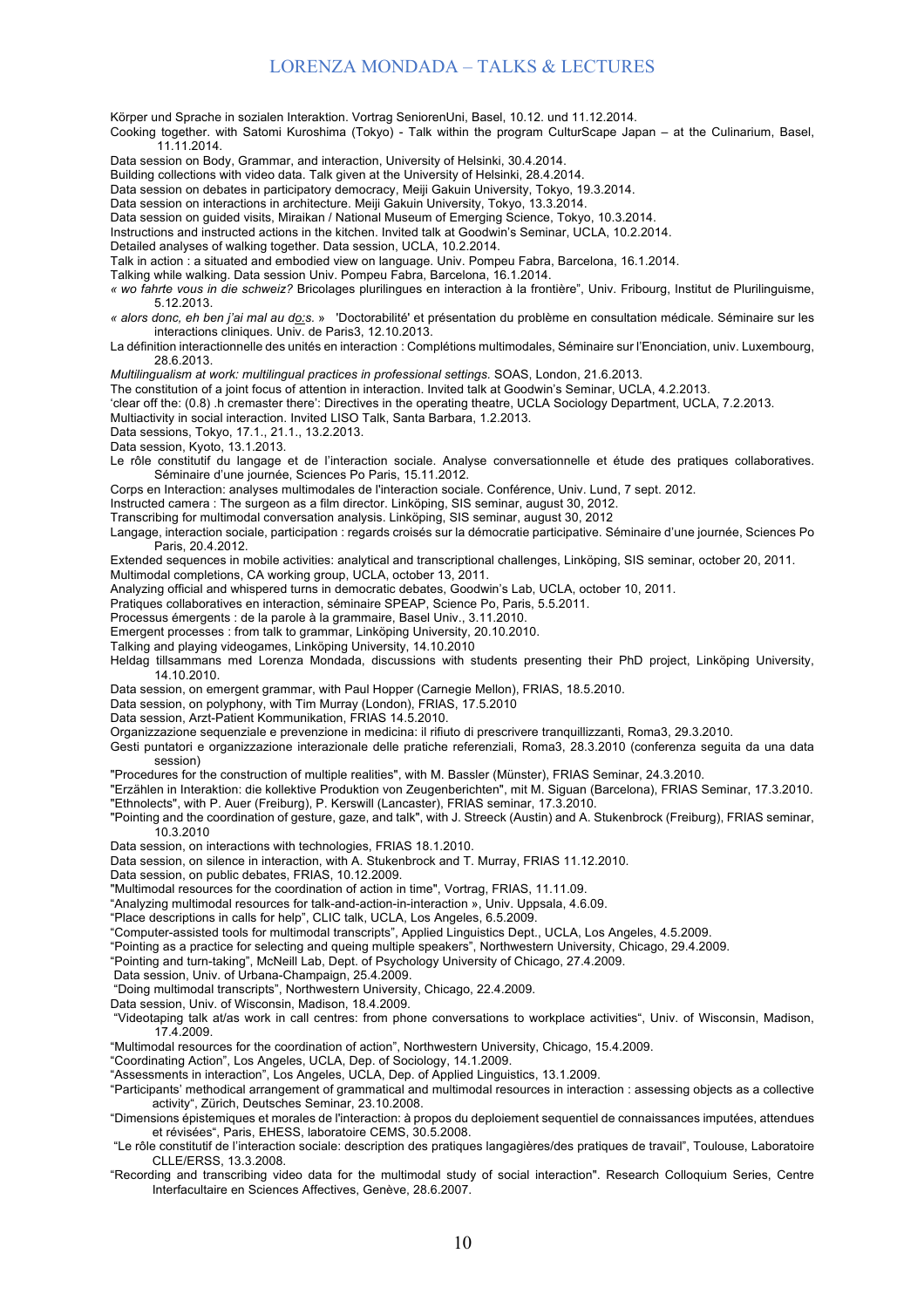- "La gestion des pannes dans des interactions par visioconférences", Journée sur les "Interactions par visioconférence", ENST Paris, 20.11.2006.
- "Talk-in-interaction and the constitution of the grammatical order and the institutional order : an analysis of the announcement of the patients' names in a psychiatric hospital", palestra, Instituto de Estudos da Linguagem (IEL), Univ. Estatual de Campinas (Unicamp), 28.8.2006.
- "Aprendendo a fazer perguntas na sala de cirurgia : A visão da Analise Conversacional", palestra, Facultade de Letras (PosLin) da Universidade Federal de Minas Gerais, Belo Horizonte, 17.8.2006.

"Categorizzazione e partecipazione", seminario, Fac. di Psicologia, Univ. Roma3, 29.5.2006.

"Comunicare a distanza nell'interazione nei luoghi di lavoro", conferenza, Ist. di Linguistica, Univ. Roma Sapienza, 26.5.2006.

"Problemi di trascrizione multimodale", conferenza, Ist. di Linguistica, Univ. Roma Sapienza, 25.5.2006.

"When Sequential Organization of Interaction Changes Across Time : 'Small' Details and 'Big' Issues", invited talk, Dep. of Sociology, Univ. of Helsinki, 10.4.2006.

"Organizing participation in complex workplaces : telexpertise and teleteaching in the operating room", Invited talk + data session, Dep. of Sociology, Univ. Tampere, 7.4.2006.

"Deixis spatiale, organisation de l'interaction et coordination multimodale", conférence invitée, Séminaire national des études doctorales des langues romanes, Univ. de Turku, 31.3.2006.

"Multimodal and linguistic analysis of assessment sequences", data session, Finnish Department, Univ. of Helsinki, 24.3.2006.

"Construire des collections vidéo en analyse conversationnelle", Séminaire d'Analyse Vidéo, organisé par B. Bonu, Univ. de Montpellier III, 10.3.2006.

"Spoken Language in Interaction : a module for teaching and learning at distance", Swissling (Swiss Network of Linguistics Courseware) Colloquium, Lugano, 6.3.2006.

"La pertinence du détail de l'interaction: problèmes de transcription et problèmes d'analyse", conférence Univ. Autonoma Barcelona, 1.2.2006.

"Driving & talking " Workshop on Social activities and Mobility : Using Car as a Domestic Space, organized by E. Laurier, Edinburgh University, 23.1.2006.

"Doctor Wilson? (1.5) Ye::s" : Multi-activité en salle d'operation et procédés de re-engagement dans l'inter-action a distance", conférence à France Télécom Recherche & Développement, Paris, 23.6.2005.

"Multimodal resources for turn-taking : pointing and the establishment of the next speaker", conférence au Max Planck Institute for Psycholinguistics, Centre for Gesture Studies, Nijmegen, 8.5.2005.

Data session au Max Planck Institute for Psycholinguistics, Nijmegen, 7.4.2005.

"Organisation séquentielle et organisation catégorielle en Analyse conversationnelle : contributions à la sociolinguistique". Univ. Strasbourg, 11.3.2005.

"Side by side interaction : talking while driving", Workshop on Multimodality, Mannheim, 22.1.2005.

"Interactional Linguistics : toward the study of multimodal grammatical practices", conférence Fak. für LiLi, Univ. Bielefeld, 4.11.2004.

"Side-by-side Kommunikation", Multimodalitätstreffung, Institut für deutsche Sprache, Mannheim, 5.6.2004.

"Order as a practical accomplishment in time", Dep. of Sociology, Univ. York, 28.4.2004.

"Speaking on / about maps : pointing as an interactional *and* referential resource", King's College - WIT - London, 27.4.2004

"Working with plans" (data session), King's College - WIT – London, 20.4.2004.

"Linguistique, interaction et multimodalité.A propos de la deixis et description spatiale", Universitat Pompeu Fabra, 17.3.2004.

"Le rôle constitutif de l'interaction dans l'émergence de la langue, du lien social, et de la cognition", conférence inaugurant le séminaire "Chantiers Transversaux. Autour de l'interaction", Maison des Sciences de l'Homme, Montpellier, 10.11.2003.

"De la conversation ordinaire aux interactions professionnelles: analyser le "comment" des pratiques sociales", Université Pompeu Fabra, Barcelone, 21.5.2003.

"Enjeux théoriques de la linguistique interactionnelle", Université Pompeu Fabra, Barcelone, 20.5.2003.

"Regarder faire le langage. Le travail du linguiste à l'écoute des gens" Conférence à l'Alliance Française de Locarno, 14.1.2003. "Surgery as social interaction", conférence au Centre for Communication Studies, Univ. Linköping (Sweden), 13.1.2003.

"Doing fieldwork with video: some analytical and methodological considerations", séminaire au Centre for Communication Studies, Univ. Linköping (Sweden), 13.1.2003.

"Il linguaggio delle donne: fatto o fantasma?", Conférence au Liceum Club de Locarno, 2.12.2002.

"Organiser l'intelligibilité du territoire: analyse des pratiques interactionnelles de catégorisation et de description",avec V. November, B. Latour, E. Remy, Séminaire "Risque et territoire", CSI, Paris, 16.5.2002.

"Analyser les pratiques interactionnelles en contexte : terrains et enjeux", conférence à l'Univ. d'Avignon, 6.5.2002.

"Procédés de catégorisation dans la parole en interaction", séminaire d'Analyse de Discours, F. Leimdorfer, MSH Paris, 5.4.2002.

"Comment (faire) voir l'invisible", Réunion d'analyse d'un corpus avec les informateurs concernés, Centre INRA, Mirecourt, 9.11.2001.

"Analyzing surgical work", London, WIT / King's College, 5.11.2001.

"Opérer et (dé)montrer comment on opère: descriptions situées de l'action en chirurgie", intervention au séminaire "Connaissance, dispositions et habitudes", L. Quéré, A. Ogien, EHESS Paris, 8.6.2001.

"Quelques enjeux de la téléchirurgie", communication au workshop "Gestes transportés: la chirurgie à distance", Lausanne, EPFL, 1.6.2001.

"L'approccio interazionale del linguaggio e dello spazio, Giornata di studio, "Spazio urbano: saperi, pratiche, linguaggi", Università di Palermo, 26.4.2001.

"The doctor is talking: linguistische Betrachtungen zur ärztlichen Interaktion", Habilitationsvorlesung, Universität Basel, 3.4.2001. "Abordagem interactional da costruçao da referensaçao", conférence à la Fac. des Lettres de l'Univ. Campinas, 22.3.2001.

"Analyse conversationnelle et linguistique interactionnelle: quelques domaines d'analyse", conférence dans le cadre du cours de Prof. Ingedore Villaça Koch, Univ. Campinas, 21.3.2001.

"Analise da conversaçao e estudio da interaçao nas reunioes de trabahlo", conférence à l'Université de Pernambuco, Recife, 12.3.2001.

"L'accomplissement interactionnel du savoir scientifique", conférence prononcée à l'Université de Lyon II, 1.2.2001.

"Actions collaboratives en chirurgie: discussions et prises de decision en salle d'opération", conférence prononcée à l'Université de Lyon II, 1.2.2001.

"Enchaînements conversationnels et dynamiques topicales: la co-construction des objets de discours dans l'interaction verbale", Sokrates-Ringvorlesung Universität Freiburg, 22.1.2001.

"Les enjeux d'une analyse des textes et des interactions pour la sociologie des sciences", Institut de Sociologie des Communications de Masse, Univ. de Lausanne, 22.12.2000.